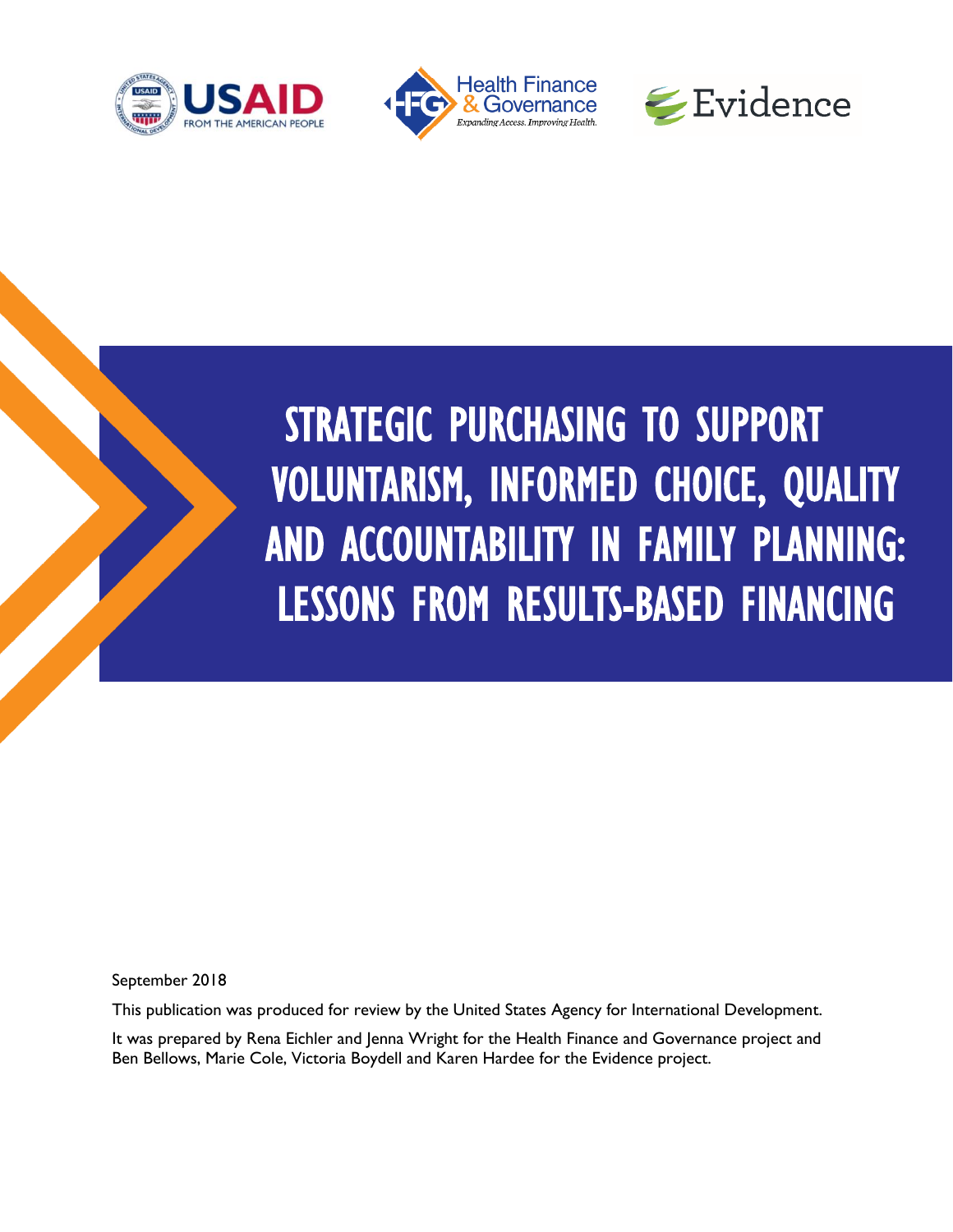#### **The Health Finance and Governance Project**

The Health Finance and Governance (HFG) project works to address some of the greatest challenges facing health systems today. Drawing on the latest research, the project implements strategies to help countries increase their domestic resources for health, manage those precious resources more effectively, and make wise purchasing decisions. The project also assists countries in developing robust governance systems to ensure that financial investments for health achieve their intended results.

The HFG project (2012-2018) is funded by the U.S. Agency for International Development (USAID) and is led by Abt Associates in collaboration with Avenir Health, Broad Branch Associates, Development Alternatives Inc., the Johns Hopkins Bloomberg School of Public Health, Results for Development Institute, RTI International, and Training Resources Group, Inc. The project is funded under USAID cooperative agreement AID-OAA-A-12-00080.

#### **The Evidence Project**

The Evidence project works to expand access to high quality voluntary family planning/reproductive health (FP/RH) services through strategic generation, translation, and use of new and existing evidence. The project seeks to achieve the following results: (1) Evidence generated to increase the effectiveness of FP/RH programming; (2) New and existing evidence to accelerate scale-up of evidence-informed FP/RH programming synthesized and shared; and (3) Use of evidence to improve FP/RH programming at the country level.

The Evidence project is funded by USAID and is led by the Population Council in collaboration with Population Reference Bureau (PRB. The project is funded under USAID cooperative agreement AID-OAA-A-13-00087.

#### **September 2018**

**Recommended Citation:** Eichler, Rena, Jenna Wright, Ben Bellows, Marie Cole, Victoria Boydell and Karen Hardee. 2018. *Strategic purchasing to support voluntarism, informed choice, quality and accountability in family planning: Lessons from results-based financing.* Rockville, MD: Health Finance & Governance Project, Abt Associates Inc.



Abt Associates Inc. | 6120 Executive Blvd. | Rockville, Maryland 20852 T: 301.347.5000 | F: 301.652.3916 | www.abtassociates.com

Avenir Health | Broad Branch Associates | Development Alternatives Inc. (DAI) | | Johns Hopkins Bloomberg School of Public Health (JHSPH) | Results for Development Institute (R4D) RTI International | Training Resources Group, Inc. (TRG)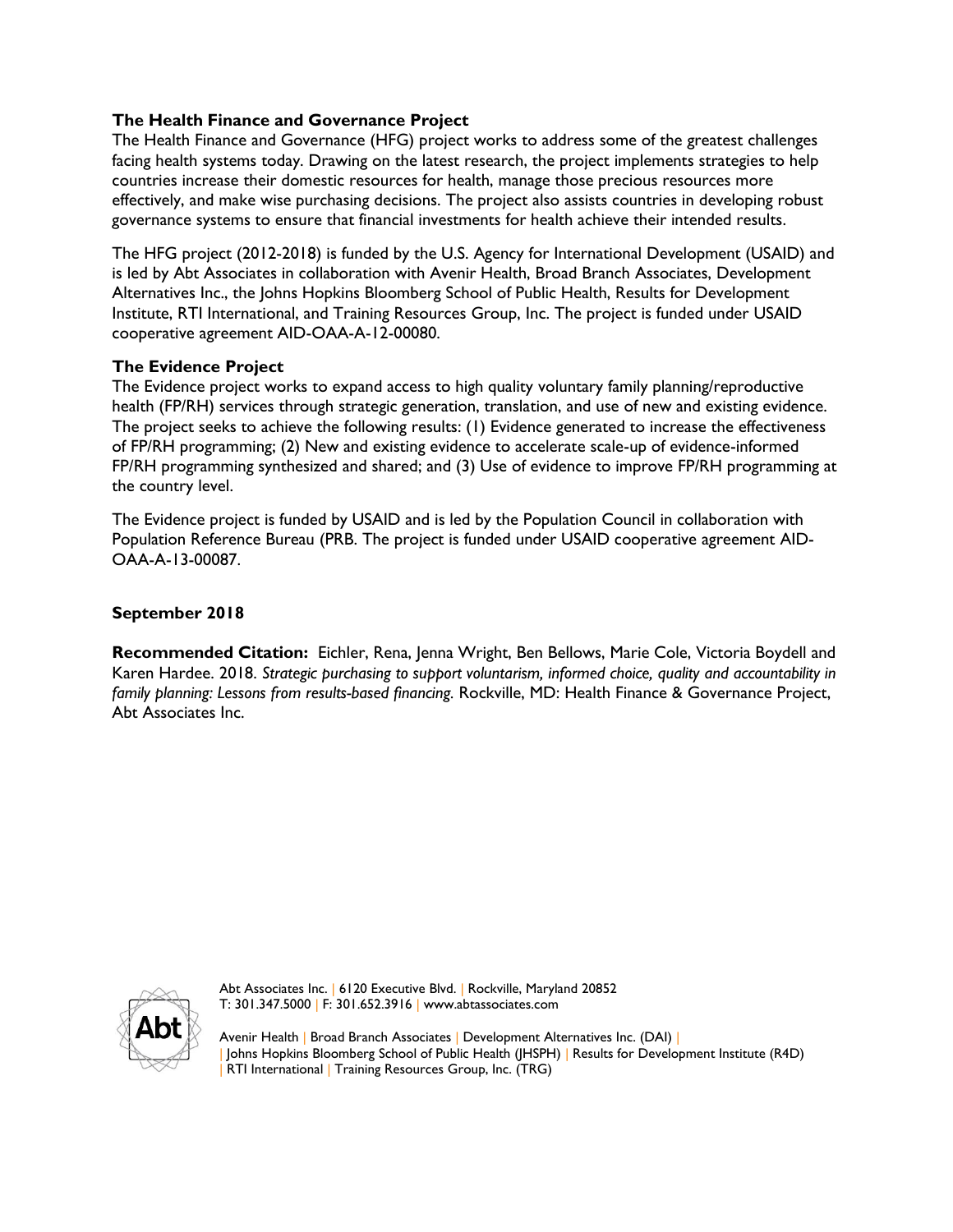

STRATEGIC PURCHASING TO SUPPORT VOLUNTARISM, INFORMED CHOICE, QUALITY AND ACCOUNTABILITY IN FAMILY PLANNING: LESSONS FROM RESULTS-BASED FINANCING

**DISCLAIMER** 

The authors' views expressed in this publication do not necessarily reflect the views of the United States Agency for International Development (USAID) or the United States Government.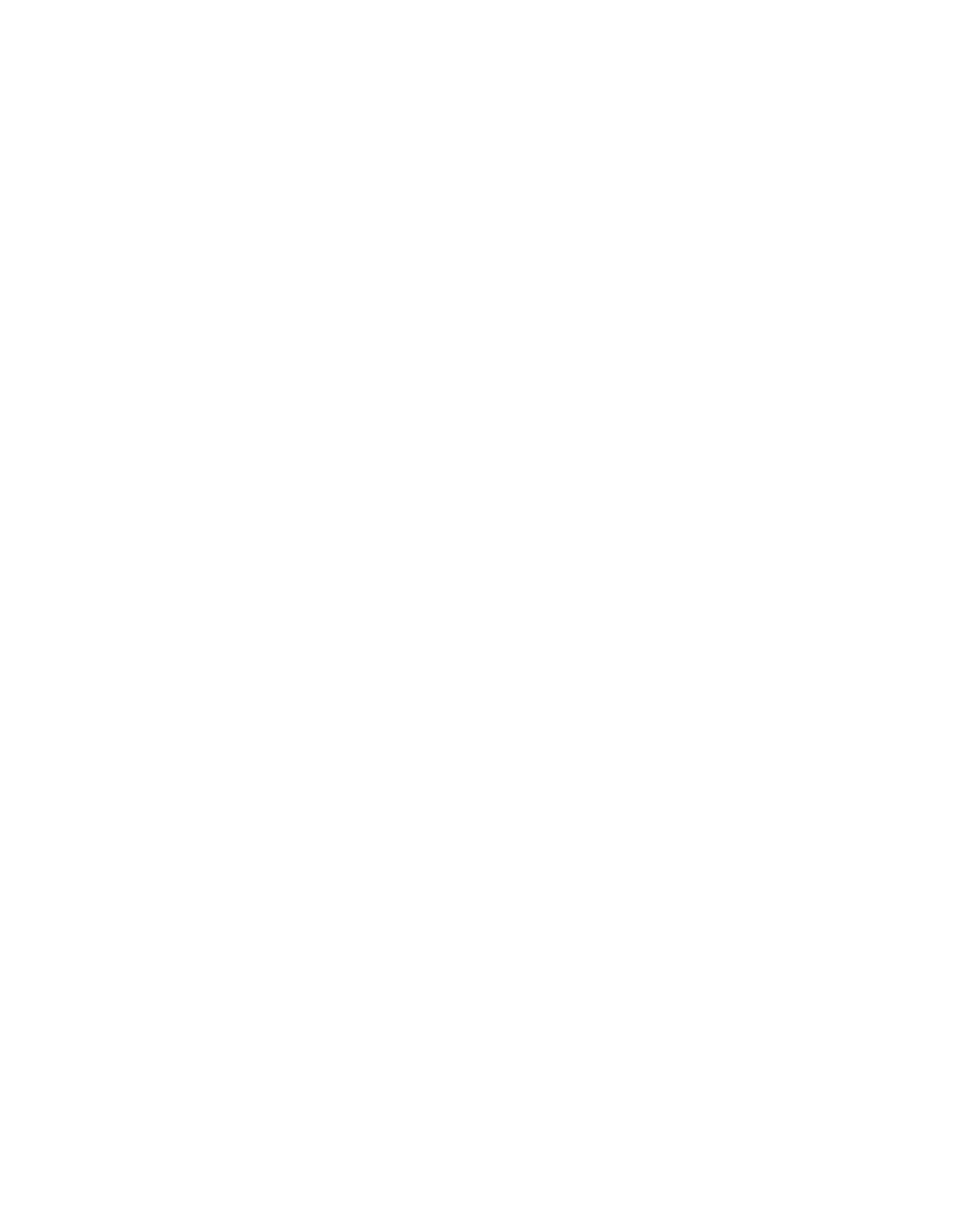## **CONTENTS**

| I. Overview of results-based financing and family planning: global                                                              |  |  |
|---------------------------------------------------------------------------------------------------------------------------------|--|--|
| 2. Shifting from paying for inputs to paying for results: what is                                                               |  |  |
| 3. Results-based financing and the values of voluntarism, informed                                                              |  |  |
| 3.1 Importance of Voluntarism, Informed Choice, Quality and<br>3.2 USAID Family Planning Policies Related to Voluntarism and    |  |  |
| 4. What indicators are being rewarded and guidance 12                                                                           |  |  |
| 4.1 What Family Planning Indicators Are Rewarded In Current<br>4.4 Opportunities to Strengthen What is Measured in Performance- |  |  |
|                                                                                                                                 |  |  |
| 5.1 The Importance of Results-Based Payment Systems 18                                                                          |  |  |
|                                                                                                                                 |  |  |
| 6.5 Common Challenges and Solutions for Monitoring and Verification .26                                                         |  |  |
| 7. Innovations and considerations for the future  28                                                                            |  |  |
|                                                                                                                                 |  |  |

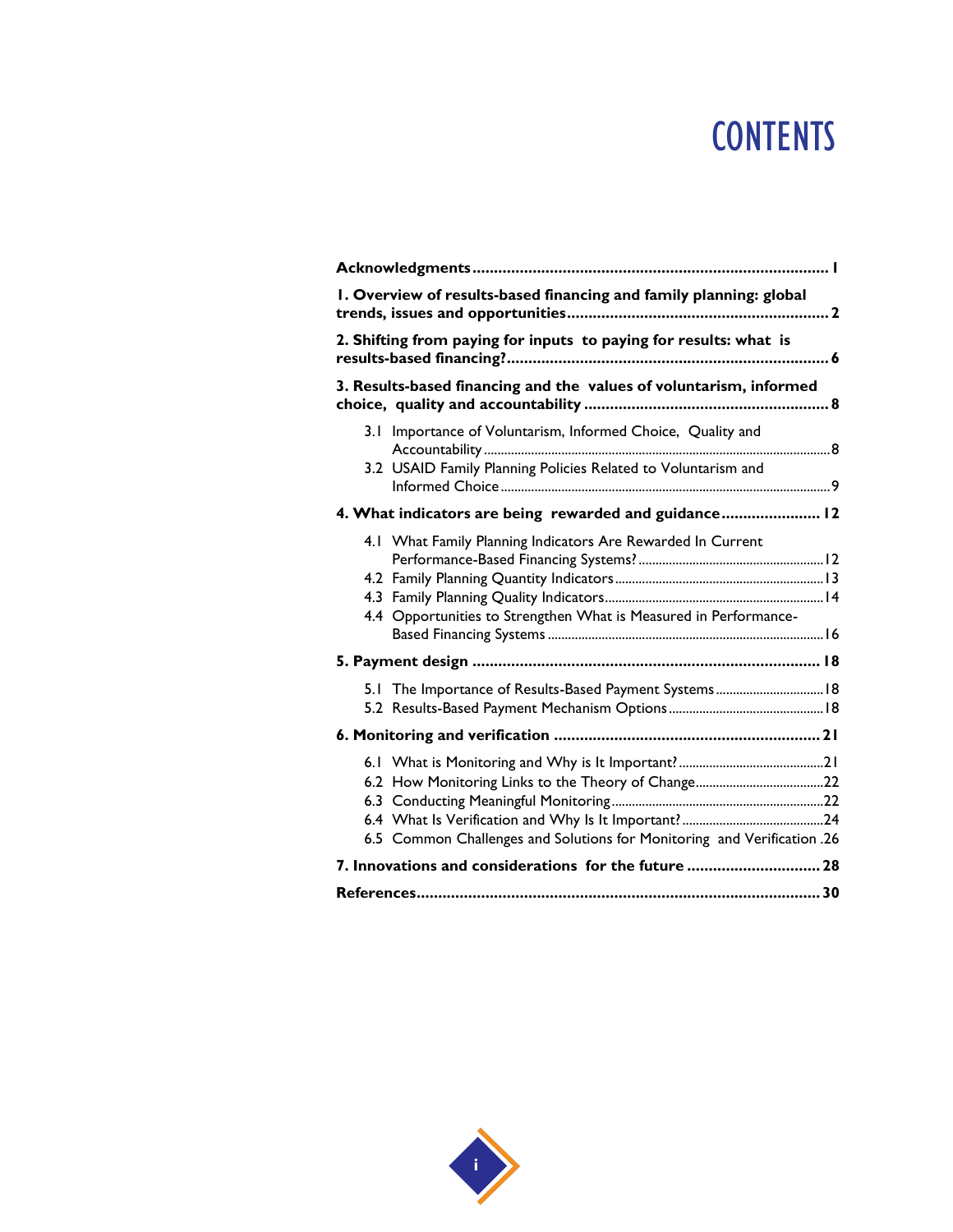## List of Tables

| Table 1: Quantity-based performance indicators in 23 national PBF operational |  |
|-------------------------------------------------------------------------------|--|
|                                                                               |  |
|                                                                               |  |
| Table 3: Illustrative examples of theoretical and potential effects of an RBF |  |
|                                                                               |  |
|                                                                               |  |

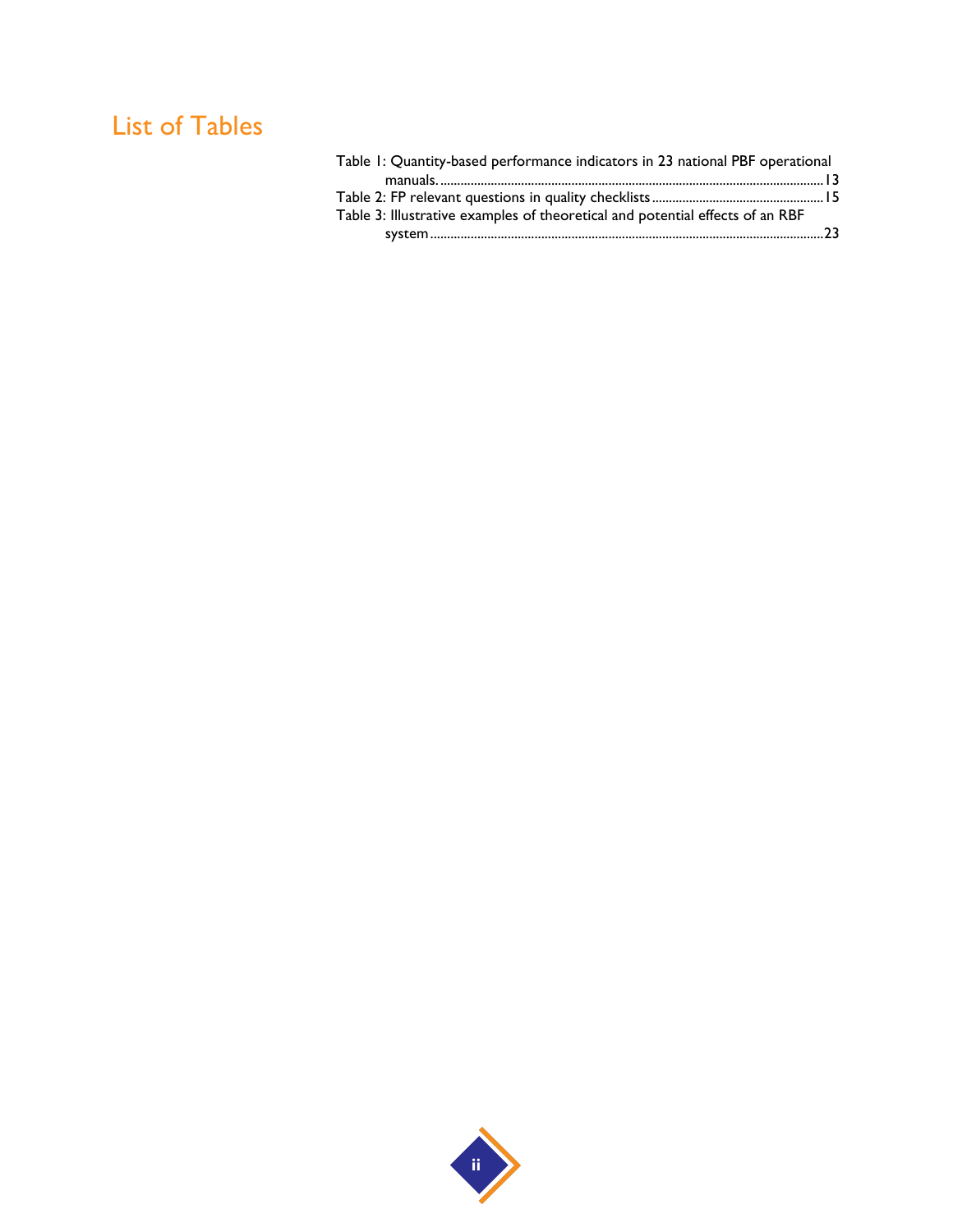## ACKNOWLEDGMENTS

The authors would like to acknowledge Beverly Johnston, Kim Ocheltree, Rabab Pettit, and Alex Todd of USAID. They would also like to acknowledge Karen Hardee and Alena Sims.

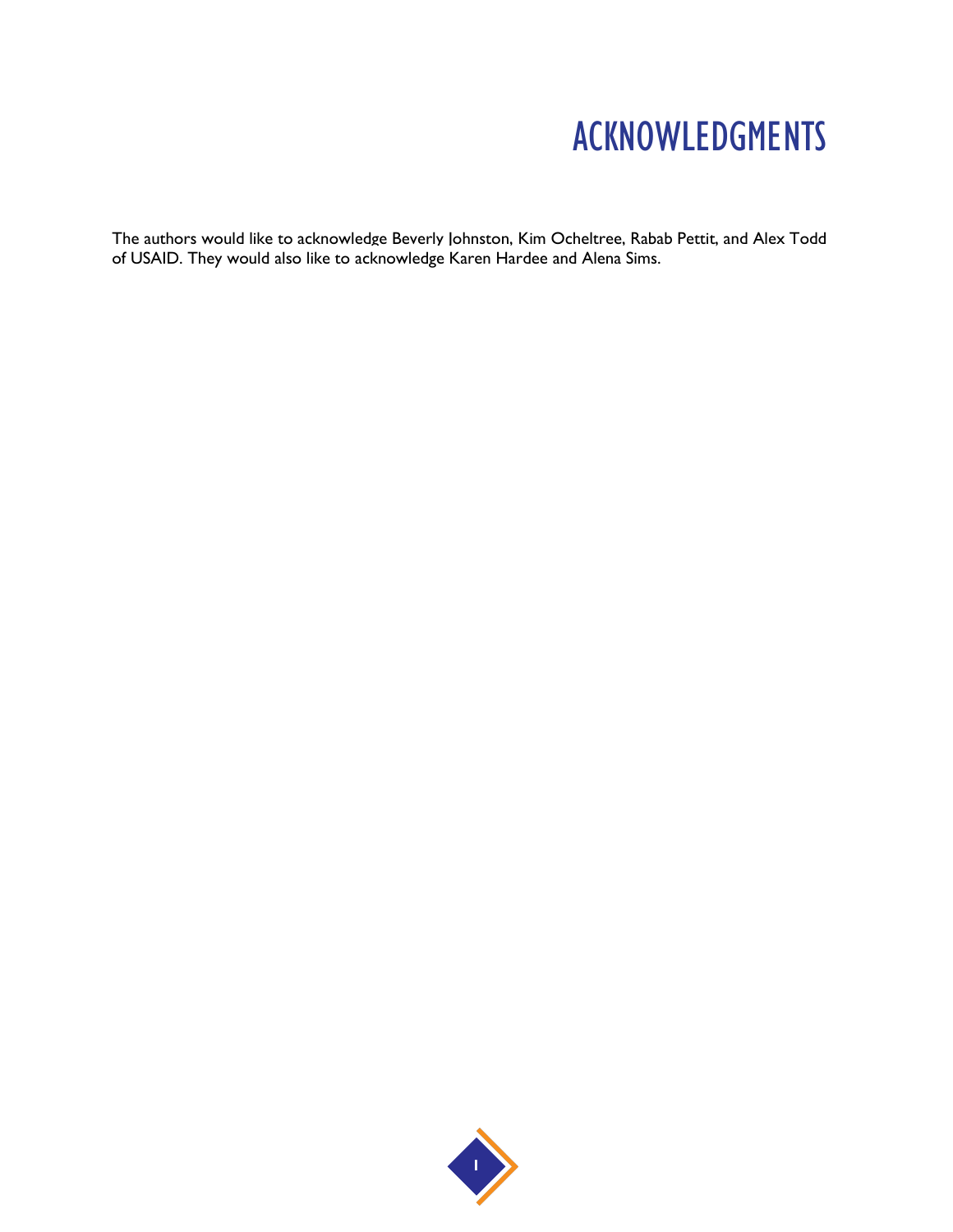# 1. OVERVIEW OF RESULTS-BASED FINANCING AND FAMILY PLANNING: GLOBAL TRENDS, ISSUES AND **OPPORTUNITIES**

The past 20 years have seen unprecedented financial commitment to family planning (FP) among governments of low- and middle-income countries (LMICs) and the donors that support them (WHO 2016). However, mobilizing government and external resources is often not enough to increase access to and voluntary use of FP services. Thus, some countries have begun to use strategic purchasing to shape the service delivery system. In these countries, the public or private purchaser( $s$ ) – for example, social health insurance funds, voucher management agencies, ministries of health (MOHs), or central procurement agencies – strategically purchase health services, sometimes from both public and private sectors, using payment systems intended to maximize value for money (Maeda et al. 2017; Tangcharoensathien et al. 2014).

This guidance document concentrates on strategic purchasing systems that conditionally link a portion of payment to health facilities and their supervisors with the attainment of pre-specified FP outputs or outcomes. Systems such as these have alternately been labeled results-based financing (RBF), performance-based financing (PBF), performance-based incentives (PBI), and pay-for-performance (P4P). These types of strategic purchasing systems aim to motivate and hold providers and supervisors accountable for providing high-quality voluntary FP services. In many cases, this performance-based payment/ performance-based incentive is a small part of the total remuneration received by healthcare facilities or their supervisors. As countries introduce this type of system, they rarely eliminate salaries and typically use the payments as an additional leverage to improve the quality of health services.

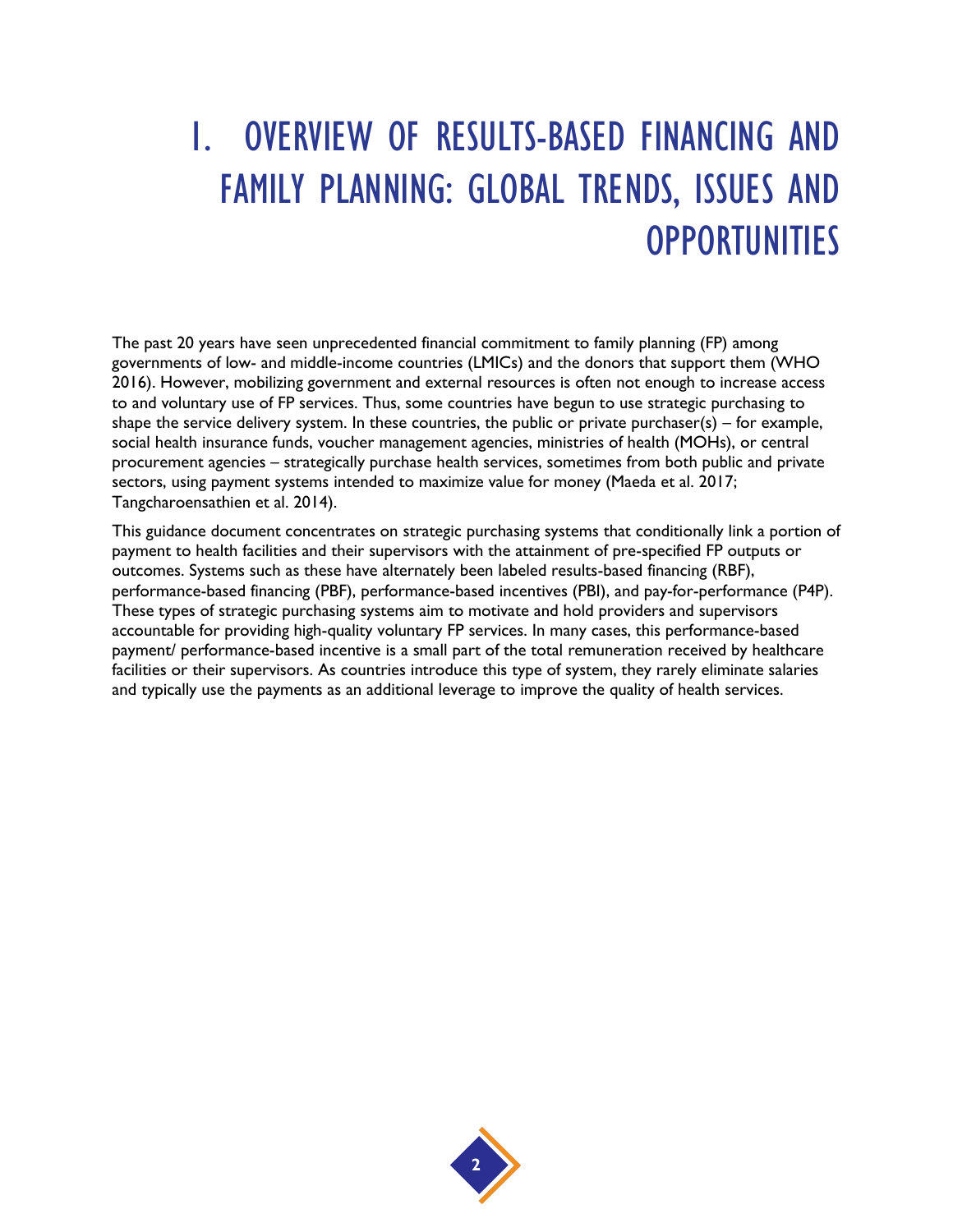#### **Definition of Terms**

*Strategic purchasing for health* involves purchasing health care services from providers using deliberate mechanisms that link payment to aspects of their performance. In contrast with passive purchasing, strategic purchasing pays providers in ways that create incentives to increase specific health outputs, improve quality, or efficiently expand access to priority services.

*Results-based financing (RBF)* for health is defined by Musgrove (2011) as "a cash payment or non-monetary transfer made to a national or sub-national government, manager, provider, payer or consumer of health services after predefined results have been attained and verified. Payment is conditional on measurable actions being undertaken."

*Performance-based incentives (PBI),* another term that captures the same meaning as RBF, was defined by the Center for Global Development Working Group (Eichler and Levine 2009) as "any program that rewards the delivery of one or more outputs or outcomes, by one or more incentives, financial or otherwise, upon verification that the agreed upon result has actually been delivered."

**Pay-for-performance (P4P)** is another term for RBF/PBI that typically refers to paying individual providers, health facilities, provider groups, and service delivery systems. It has also been used in the US to pay health insurance entities.

*Performance-based financing (PBF)* for health can be considered a subset of RBF. The term has evolved to refer to a particular model that has been supported by the Health Results Innovation Trust Fund (HRITF), managed by the World Bank and funded by Norway and the United Kingdom, and linked to International Development Association (IDA) financing in 29 countries. In most of these countries, health care facilities are paid fees for delivering specific services, often modified by performance scores on a quality checklist. These fees are often required to be reinvested in facility operations and to provide PBF payments to facility staff. These PBF payments are in addition to salary and other payments that providers receive. PBF continues to be supported through the Global Financing Facility (GFF).

The trend to implement strategic purchasing systems in LMICs in order to strengthen health systems, accelerate service utilization, and enhance quality of health interventions continues to present both an opportunity and a challenge for FP. The opportunity to enable families to voluntarily decide the number, timing, and spacing of births by stimulating quality FP counseling and increasing the availability of desired FP methods through RBF is considerable. At the same time, the challenge of designing payment systems that support voluntarism and informed choice requires careful design, thorough planning, and ongoing monitoring. When applied to FP, strategic purchasing should reflect rights-based principles of voluntarism, informed choice, quality, and accountability. In many cases, these rights-based principles are specified in policy statements and not well translated into the operational documents that govern the details of strategic purchasing – such as the services that are covered, from whom services are delivered, and the outputs or outcomes on which conditional payments are based. When considering whether rights-based principles are being applied, all of the elements of the health system must be reviewed, including the checks and balances and the monitoring system. Government policies should specify the importance of the rights-based principles and monitor the strategies employed to ensure they are being honored.

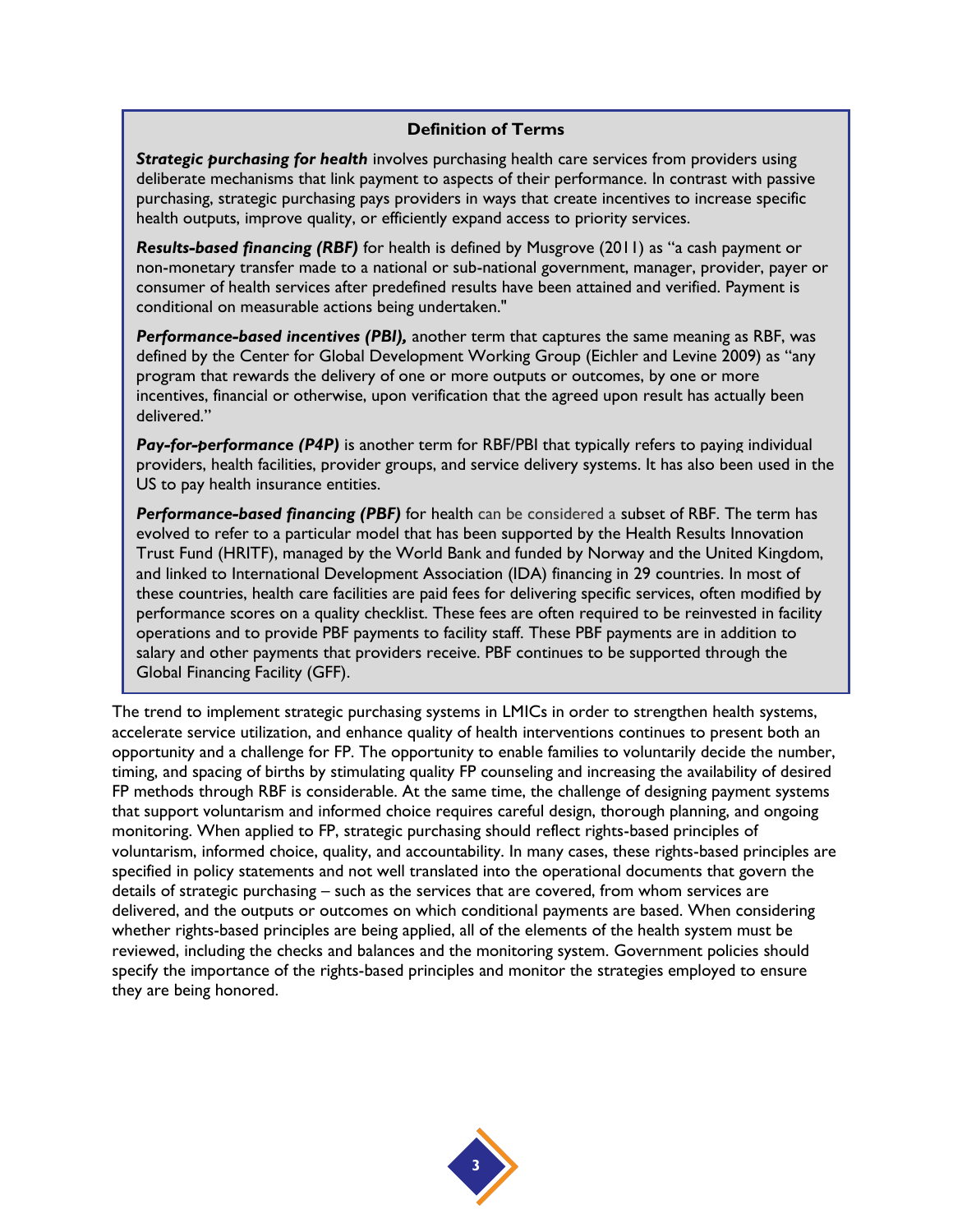*Performance-based Incentives in Family Planning: Lessons for Developing Countries*, was developed in 2010 given concern over the potential for misunderstandings surrounding the trend to introduce payment systems that condition payment on delivery of FP services (Eichler et al. 2010). The document, developed by the United States Agency for International Development (USAID) -funded Health Systems 20/20 project, provides guidance on how to use RBF in ways that both support voluntary choice and enhance service utilization. This document updates the guidance produced by the original document with information from RBF programs that have since evolved and provides a more concerted focus on voluntarism, informed choice, quality, and accountability.

The need for this updated document is partly driven by commitments made by the global community at the 2012 Summit on Family Planning to bring voluntary FP services to an additional 120 million women and girls by 2020. While this goal is laudable, some civil society organizations have expressed concern that a numerical goal may violate rights-

#### **What is a rights-based approach?**

A rights-based approach to health applies a set of standards and principles to guide program assessment, planning, implementation, monitoring, and evaluation that enables individuals and couples to decide freely and responsibly the number, timing, and spacing of their children, to have the information and services to do so, and to be treated equitably and free of discrimination.

[https://www.unfpa.org/human](https://www.unfpa.org/human-rights-based-approach)[rights-based-approach](https://www.unfpa.org/human-rights-based-approach)

based principles of voluntarism (Hardee et al 2014). This concern gave rise to collaborative efforts among diverse stakeholders to determine a way forward that supported operationalization of rightsbased principles for FP services in RBF systems.

This document identifies the opportunities for and challenges of incorporating voluntary FP into RBF systems that pay providers; offers considerations for establishing fees; describes approaches to monitoring and verification; discusses U.S. policies surrounding support for enhancing access to FP; presents what is known about how low- and middle-income countries are including FP; and provides suggestions for donors, policymakers, program implementers, and technical assistance providers about how to responsibly and effectively apply strategic purchasing to enhance FP results in LMICs.

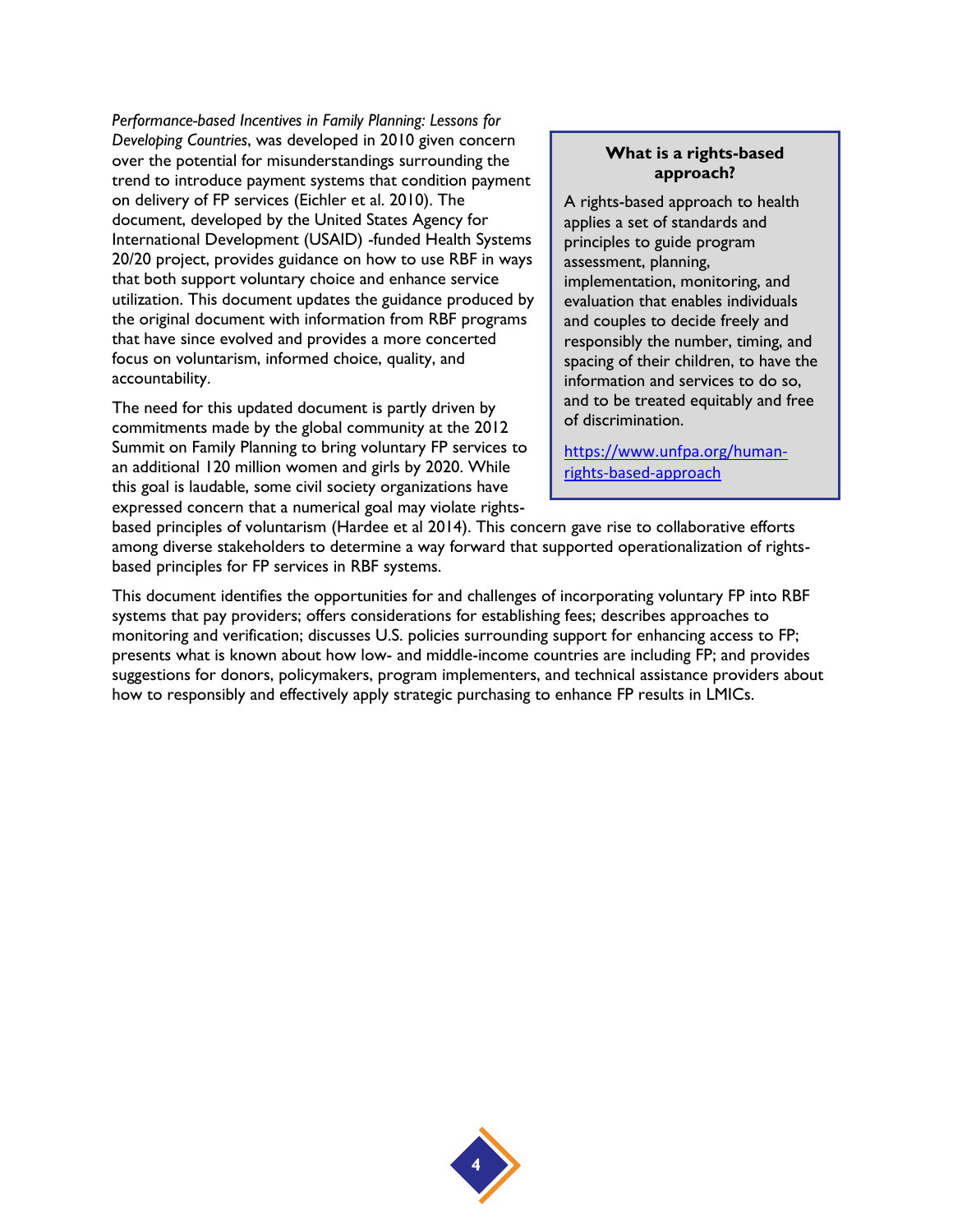#### **Box 1: Best Practices to Consider When Including FP in Supply Side RBF Programs to Support Voluntarism, Informed Choice, Quality, and Accountability**

#### **Individual health worker level:**

- 1. Do pay for quality counseling regardless of whether it leads to acceptance of a FP method.
- 2. Do construct payment levels to reduce provider bias or skewed method mix.
- 3. Do construct payment levels that function as reasonable compensation but not excessive. "Reasonable" implies payments that are in line with payments for other services and other sources of individual income.
- 4. Don't reward health providers or individual facility staff for achieving a target number of FP users or users of a particular FP method.
- 5. Don't compensate for delivery of specific FP methods with payments that are out of line with payments for other services, as this may lead to coercive behavior and should be avoided.

#### **Health facility, health team, or NGO network level:\***

- 6. Do consider rewarding the availability of a wide range of methods.
- 7. Do consider rewarding facilities that attain specified performance objectives such as number of FP clients reached with counseling. Do include FP counseling as a component of antenatal, postnatal care, HIV / STI counseling, and other indicators for clients of reproductive age seeking any clinical service.
- 8. Do reward performance indicators that combine FP services provided and measures of FP quality – such as availability of methods, knowledge, and client feedback on provided information of various methods and degree of voluntary choice.
- 9. Do construct payment levels to reduce provider bias or method skew.
- 10. Don't compensate for delivery of specific FP methods with payments that are out of line with payments for other services, as this may lead to coercive behavior and should be avoided.

#### **Sub-national or national level:**

- 11. Do consider opportunities to link financial transfers to results related to population coverage of specific methods, counseling and education, improved quality, and increased access.
- 12. Do specify rights-based principles in national policy and ensure that these principles are operationalized (for definitions and examples see chapters 3 and 4 in WHO 2017).
- 13. Do use monitoring to identify if some populations are not being reached and to identify potential violations of rights-based principles.
- 14. Do use monitoring and implementation information to revise and refine. \*Health facilities and teams have more than one health worker. For facilities with one health worker, refer to the guidelines for individual health workers.

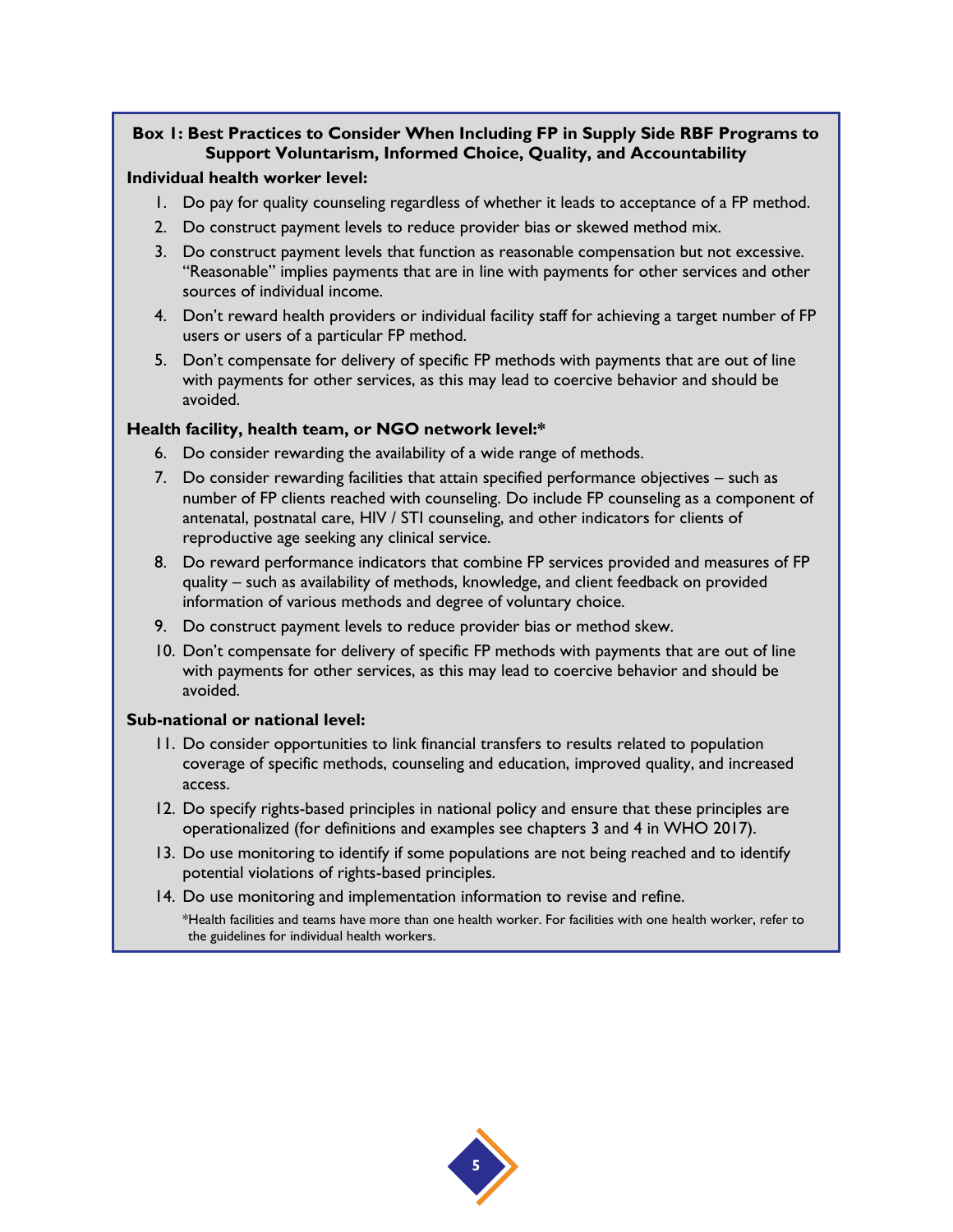# 2. SHIFTING FROM PAYING FOR INPUTS TO PAYING FOR RESULTS: WHAT IS RESULTS-BASED FINANCING?

In many LMICs, health systems fund the inputs required to provide FP services, and essentially, hope that quality FP services will be available and delivered with enough information for beneficiaries to make informed and voluntary choices. These systems are focused on tracking the financing of inputs – such as salaries, FP commodities, infrastructure and equipment – and not the results the inputs produce. Health information systems that include FP registers are often unreliable and rarely used to hold those providing voluntary FP services accountable for providing voluntary FP services or to make management and policy decisions.

Using RBF systems, once outputs or outcomes are purchased, countries need systems to track and verify their delivery, to hold recipients accountable for achieving rewarded measures, and to pay for achievements. Thus, the emphasis shifts from tracking inputs to monitoring and verifying results.

RBF is much more than a change in payment. RBF should be seen as a reform that alters many parts of a health system. If well-designed and implemented, RBF has the potential to enhance efficiency and value for money by using limited resources – financial, human, infrastructure – to achieve national priorities. Management and governance can be strengthened because roles, responsibilities, and measures of accountability are clarified. Human resources can be made more effective if RBF motivates teamwork, hard work, and quality service delivery. Reliable information systems are the backbone of RBF and the generation and use of information is strengthened in a robust RBF system. Equity can be enhanced if facilities are rewarded for reaching population groups or localities traditionally under-served or in the most need of service. RBF also has the potential to enhance responsiveness to the population as health workers and facility teams have more incentives to serve their communities. In most models, facilities have the opportunity to earn payments that can be used to invest in the facility operations.

Given that all payment contains incentives, which can be a potentially powerful tool, it is critical to monitor intended and unintended consequences. Potential pitfalls of RBF programs related to FP include the following:

- Providers may focus on rewarded services and neglect other important services. RBF systems that leave out FP may find that providers neglect provision of FP services, contributing to stagnating FP use, while the use of other rewarded services rises.
- Providers may promote acceptance of FP methods that pay higher fees, which could interfere with informed choice and voluntarism.
- Poorly-designed RBF incentives may result in excessive attention to increasing FP use, resulting in coercive behavior by managers and providers that interferes with voluntary choice by clients.
- The quality of information systems may be compromised as the incentives to report the FP results for which providers are rewarded may encourage them to falsify reported information.

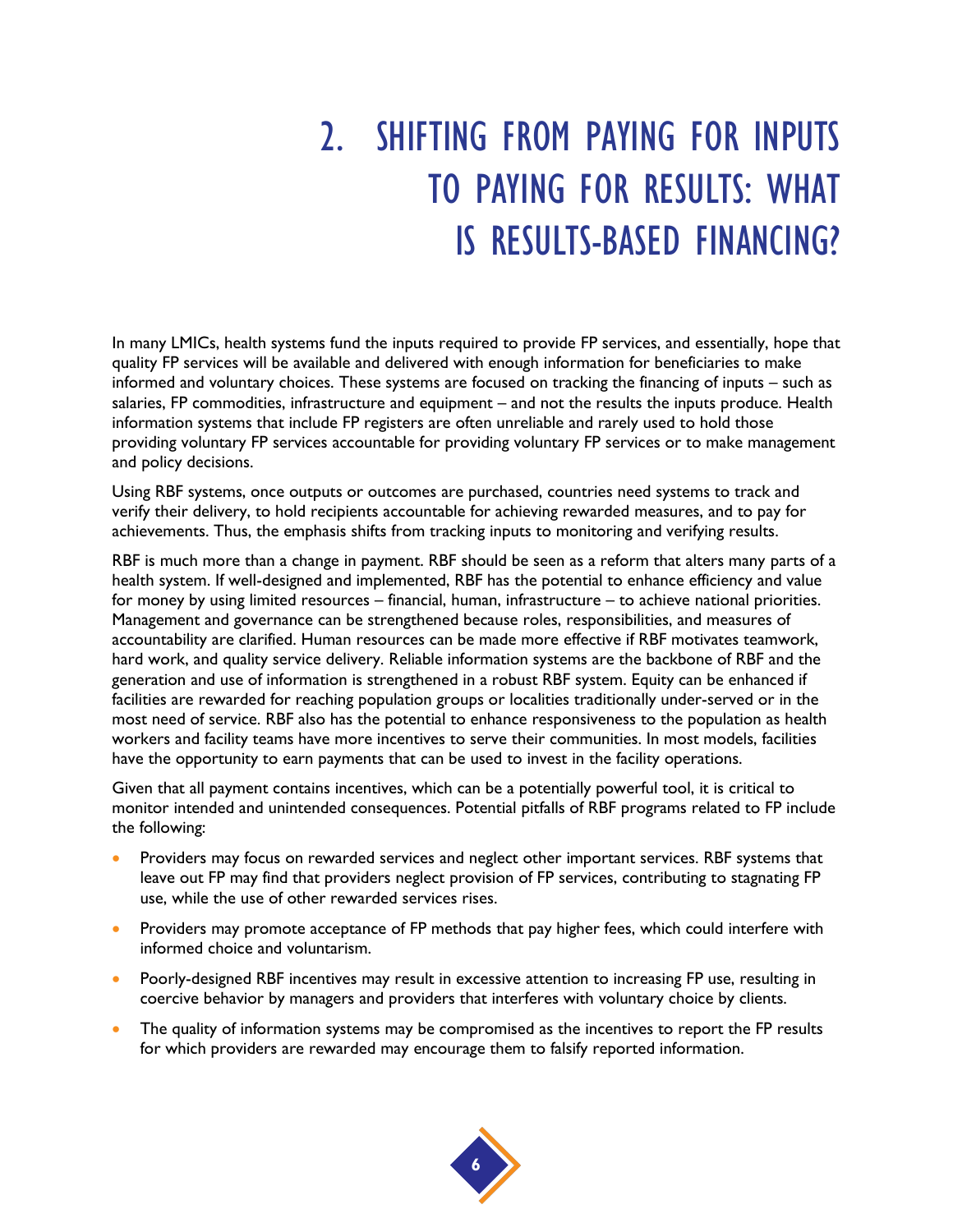• Without clear communication, clients may incorrectly interpret the offer to cover transportation costs or other out-of-pocket expenses for counseling as payment to accept a method.

These potential pitfalls can be mitigated with smart design and ongoing monitoring and assessment of both intended and unintended effects.

Many RBF systems in LMICs currently reward FP outputs. There is an opportunity to strengthen and reinforce emphasis on smart design and effective monitoring to better align FP services with goals of voluntarism, informed choice, quality, and accountability. This document focuses on areas of the design that merit attention to achieve these goals: indicators, payment, verification, and monitoring. Other details of design, including roles and responsibilities and operationalization, are described in other documents such as the *Performance-Based Financing Toolkit and Paying for Performance in Health: A Guide for Developing the Blueprint* (Fritsche, Soeters and Meessen 2014; Eichler and De 2008).

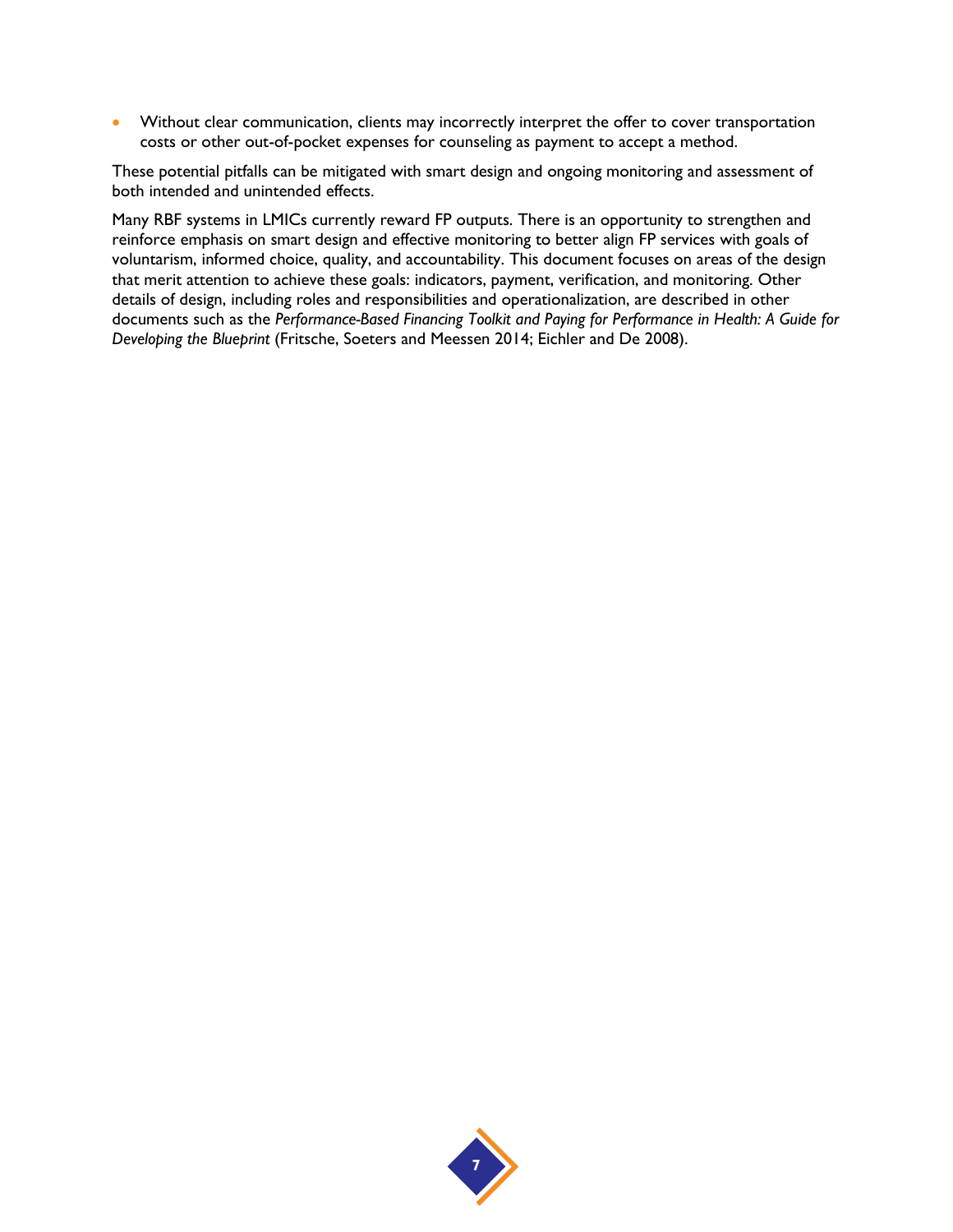# 3. RESULTS-BASED FINANCING AND THE VALUES OF VOLUNTARISM, INFORMED CHOICE, QUALITY AND ACCOUNTABILITY

### 3.1 Importance of Voluntarism, Informed Choice, Quality and Accountability

The principles of *voluntarism and informed choice*, which specifies that individuals and couples have the right to decide the number, timing, and spacing of their children and to access the information and means to do so, have been integrated into all US government assistance for FP. Hardee (2013) defines these principles as:

- People have the opportunity to choose *voluntarily* whether to use FP or a specific FP method.
- Individuals have *access to information* on a wide *variety* of FP choices, including the benefits and health risks of particular methods.
- Clients are *offered*, either directly or through referral, a *broad range of methods and services*.
- The *voluntary and informed consent* of any client choosing sterilization is verified by a written consent document signed by the client.

Hardee (2013) defines the principles of *quality* in FP as:

- Service providers who are well-trained and provide safe services, treat clients with respect, provide good counseling, and protect client privacy and confidentiality.
- A reliable supply of contraceptives and equipment for services that clients want are available.

Principles of *accountability* in FP can be summarized as (Boydell, Cole, Bellows and Hardee 2018 and Cole, Boydell, Bellows and Hardee 2018):

- Mechanisms exist for community members and FP clients to provide input and feedback about services.
- Service providers and their supervisors are accountable for providing FP services in ways that preserve voluntarism, promote informed choice, and assure quality.
- Mechanisms exist for health systems to investigate and remedy allegations of/confirmed violations of rights.
- Members of the community are involved in planning and monitoring FP services.
- Health systems display good governance and effective implementation, providing an environment that facilitates the discharge of all responsibilities and the ability to readily access meaningful information, including de-identified data.

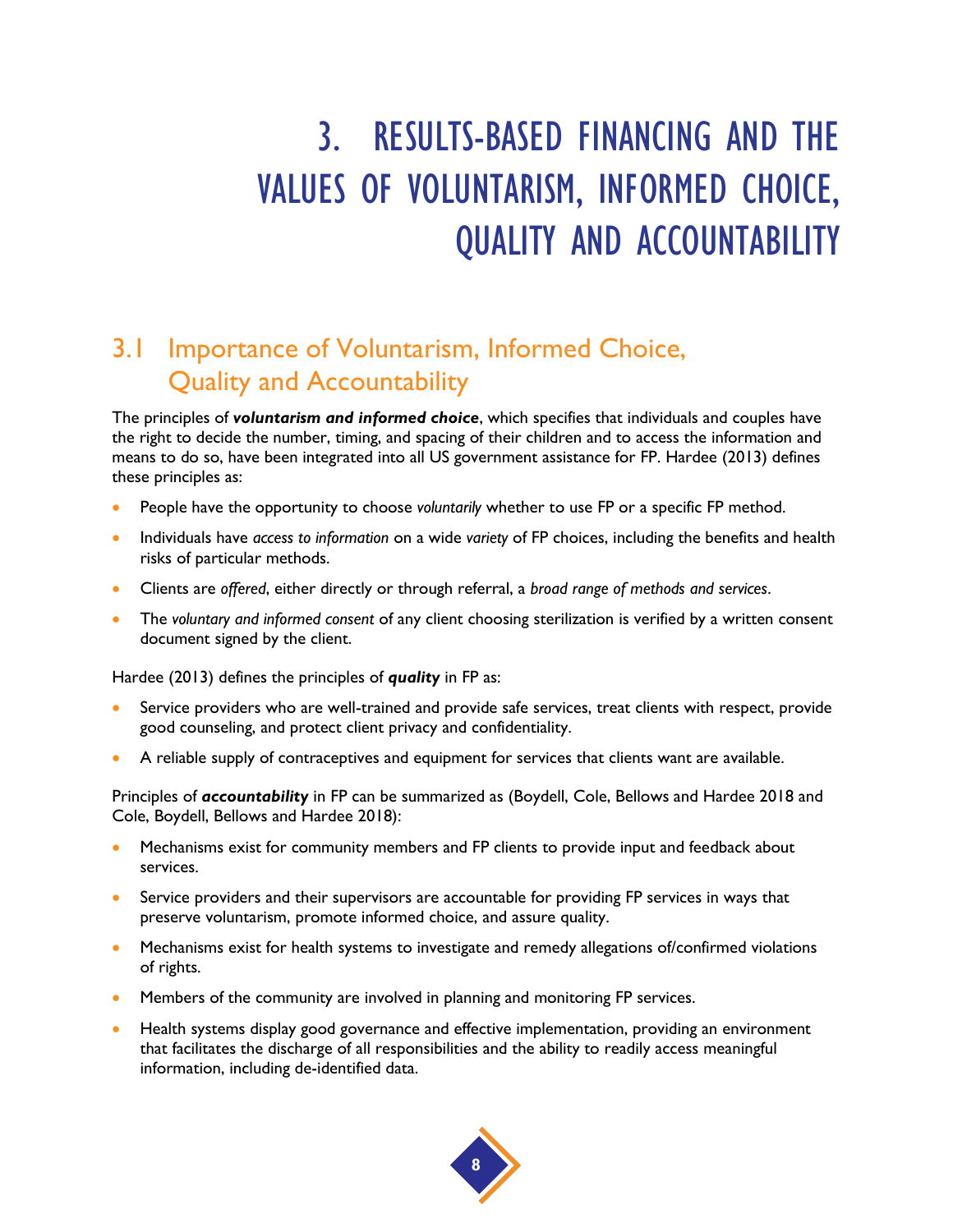## 3.2 USAID Family Planning Policies Related to Voluntarism and Informed Choice<sup>1</sup>

In the early years of national FP programs, some LMICs, notably Bangladesh (late 1980s) and India (1970s), introduced surgical sterilization payments for both providers and individuals. Payments to providers were designed to overcome provider resistance to offering FP services, especially voluntary sterilization, and encourage increased availability to all FP services. Compensation for travel costs and the value of lost wages during the recovery period were also made to individual clients who received voluntary surgical sterilization. At the time, voluntary sterilization services were offered in relatively few sites and, given that it was a surgical procedure, required several days of convalescence.

The practice of rewarding providers in national FP programs for achieving specific contraceptive targets, especially for permanent and provider-dependent methods like sterilization, created serious concerns that payments could lead providers to coerce clients to accept specific contraceptive methods, notably sterilization. These concerns were voiced by supporters of organized FP assistance (Cleland and Mauldin 1991) as well as by its critics (Hartman 1985; Warwick 1982). Provider payments for sterilization were also thought to bias the presentation of information during the counseling session and affect client decision-making. Yet, the evidence is not conclusive; one of the countries whose sterilization practices were most criticized, Bangladesh, has seen a steady decline in sterilization despite the sustained payments to both provider and client for the service (EngenderHealth 2002).

To ensure the practice of informed consent and to protect voluntarism in the provision of sterilization services, USAID introduced an Agency policy in 1982 titled *Policy Determination 3 (PD-3) and Addendum: USAID Policy Guidelines on Voluntary* Sterilization (USAID 1982). PD-3 lays out Agency guidelines on a number of issues, including allowable payments related to voluntary sterilization. The *addendum* clarifies PD-3 and elaborates detailed program guidelines regarding acceptable practice for "payment of acceptors," "payment of providers of services," and "payment of referral agents" where USAID is providing direct support for voluntary sterilization. The document establishes that in USAID-supported programs that receive direct support for voluntary sterilization, payments per case or per procedure to providers of voluntary sterilization services are acceptable if the payments are "reasonable relative to other medical and contraceptive services provided so that no financial incentive is created for providers to carry out voluntary sterilization procedures compared to provision of other methods of family planning." While acknowledging that this practice may be acceptable after thorough analysis (given the "customary" nature of reimbursement for health procedures), the document advises USAID Missions to "encourage patterns of service delivery and methods of payment which do not unduly emphasize voluntary sterilization services compared to other methods of 'fertility control.'" PD-3 specifically mentions several measures for mitigating the risk of such payments functioning as incentives. These include separating the selection and counseling of clients from the provision of the service and structuring reimbursement for providers of FP "per counseling session" rather than for acceptance of a specific method.

Policy and practice regarding the acceptability of payments to FP providers continued to be guided solely by PD-3 until the late 1990s. In October 1998, members of Congress responded to evidence of nonvoluntary practices in the Peruvian FP program with the introduction of a statutory amendment, known

 $\overline{a}$ 

<sup>1</sup> The majority of this section is replicated from Eichler, Rena, Barbara Seligman, Alix Beith, and Jenna Wright. July 2010. Performance-based Incentives in Family Planning: Lessons for Developing Countries. Bethesda, MD: Health Systems 20/20 project, Abt Associates Inc.

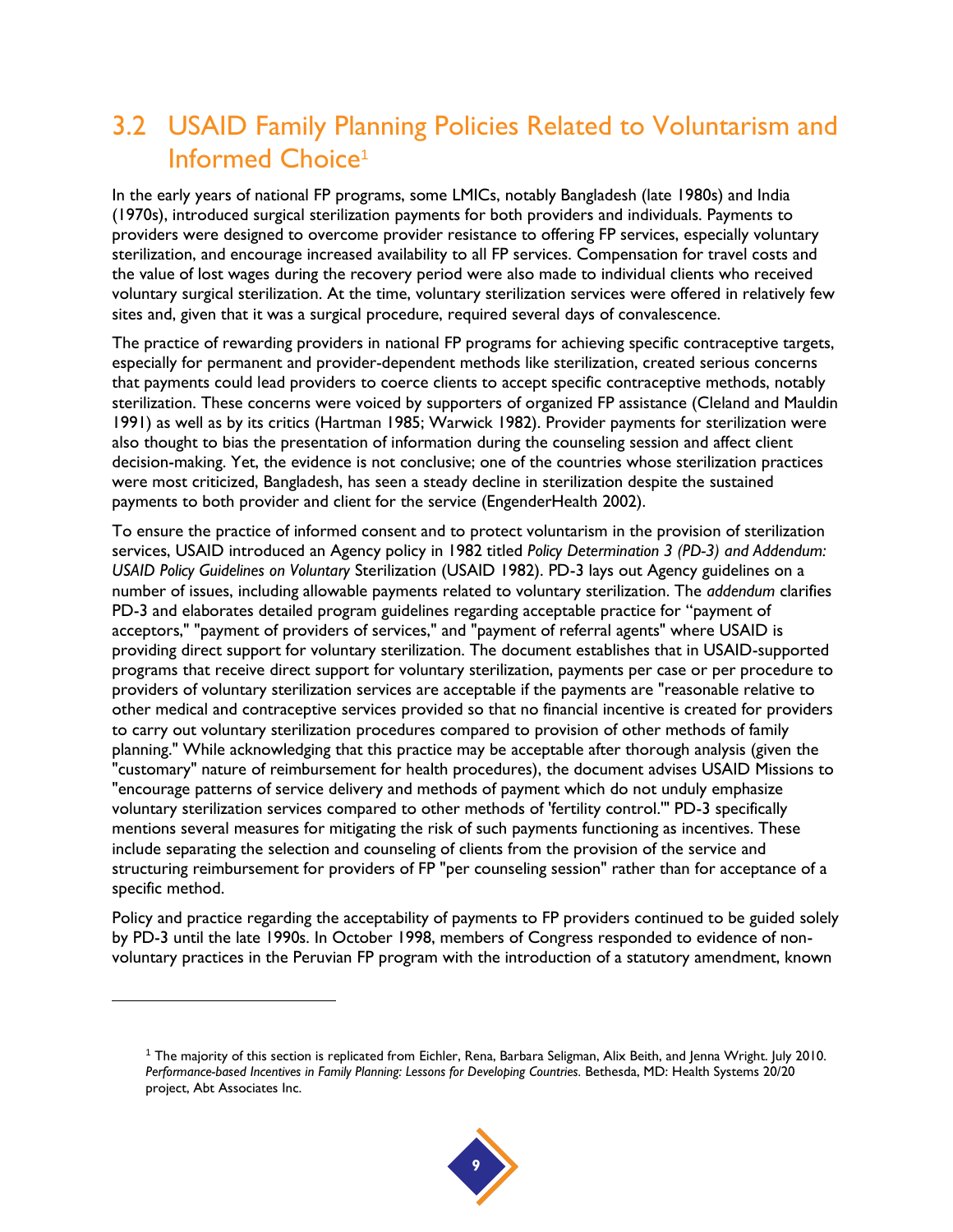as the "Tiahrt Amendment." The Tiahrt Amendment reaffirms and further elaborates standards for voluntary FP service delivery programs to protect FP "acceptors," defined as individual clients receiving services. Statute language has consistently been enacted unchanged in subsequent annual appropriations legislation to date. Two provisions of the Tiahrt Amendment are directly relevant to RBF and strategic purchasing in USAID-funded projects (USAID 1999).

1) Service providers or referral agents shall not implement or be subject to numerical targets or quotas of total number of births, number of FP acceptors, or acceptors of a particular FP method. Quantitative estimates or indicators used for budgeting or planning purposes are permissible.

2) No incentives, bribes, gratuities, or financial reward for FP program personnel for achieving targets or quotas, or for individuals in exchange for becoming a FP acceptor.

To ensure voluntarism and informed choice in its programs, including compliance with the Tiahrt Amendment, USAID has continued to focus on strengthening systems for ensuring compliance. Such activities include training for USAID and implementing partner staff on all U.S. FP requirements and enhanced monitoring of compliance with all statutes and policies that guides its FP program. To date, six Tiahrt Amendment violations have been reported to Congress by USAID. With heightened awareness of the FP requirements and strong Agency emphasis on voluntarism and informed choice, USAID has tried to address confusion and hesitancy on how to incorporate FP into RBF systems.

As global momentum continues to build to support health system strengthening interventions, including among the donor community, a number of USAID-supported programs are incorporating RBF and other strategic purchasing options to strengthen health systems and improve provider and program performance. There is also a greater understanding of how RBF initiatives can be operationalized to achieve anticipated outcomes and growing experience developing and implementing RBF programs.

U.S. FP requirements, including the Tiahrt Amendment, offer guidance when including FP with RBF systems. RBF programs funded or carried out in USAID-supported service delivery points must not include: 1) individual provider- or referral agent-level targets for number of FP acceptors or acceptors of specific FP methods; 2) program personnel cannot receive incentives or financial rewards for achieving prohibited targets; and 3) demand-side RBF initiatives must not provide benefits in exchange for accepting FP methods, but many other options remain for successfully incorporating FP indicators and activities in RBF initiatives (see Box 1). For example, incentives can be linked to ensuring availability of a choice of modern methods or for quality counseling. Fee-for-service provider payments linked to provision of FP services are also feasible, provided that they are in line with fees for other services. Rewards for provider knowledge about effective counseling and clinical practices are also possible. Subsidies to cover clients' costs of transportation are possible, as long as payment for transportation is not linked to acceptance of a method. RBF initiatives have wide latitude for including FP indicators and activities to increase demand for FP services. RBF programs often include related behavior change communication and information, education and communication activities where FP messages should be included to increase information and demand for FP. Technical assistance activities within RBF initiatives should also include modules on ensuring FP voluntarism and informed choice within high-quality, clientcentered health services.

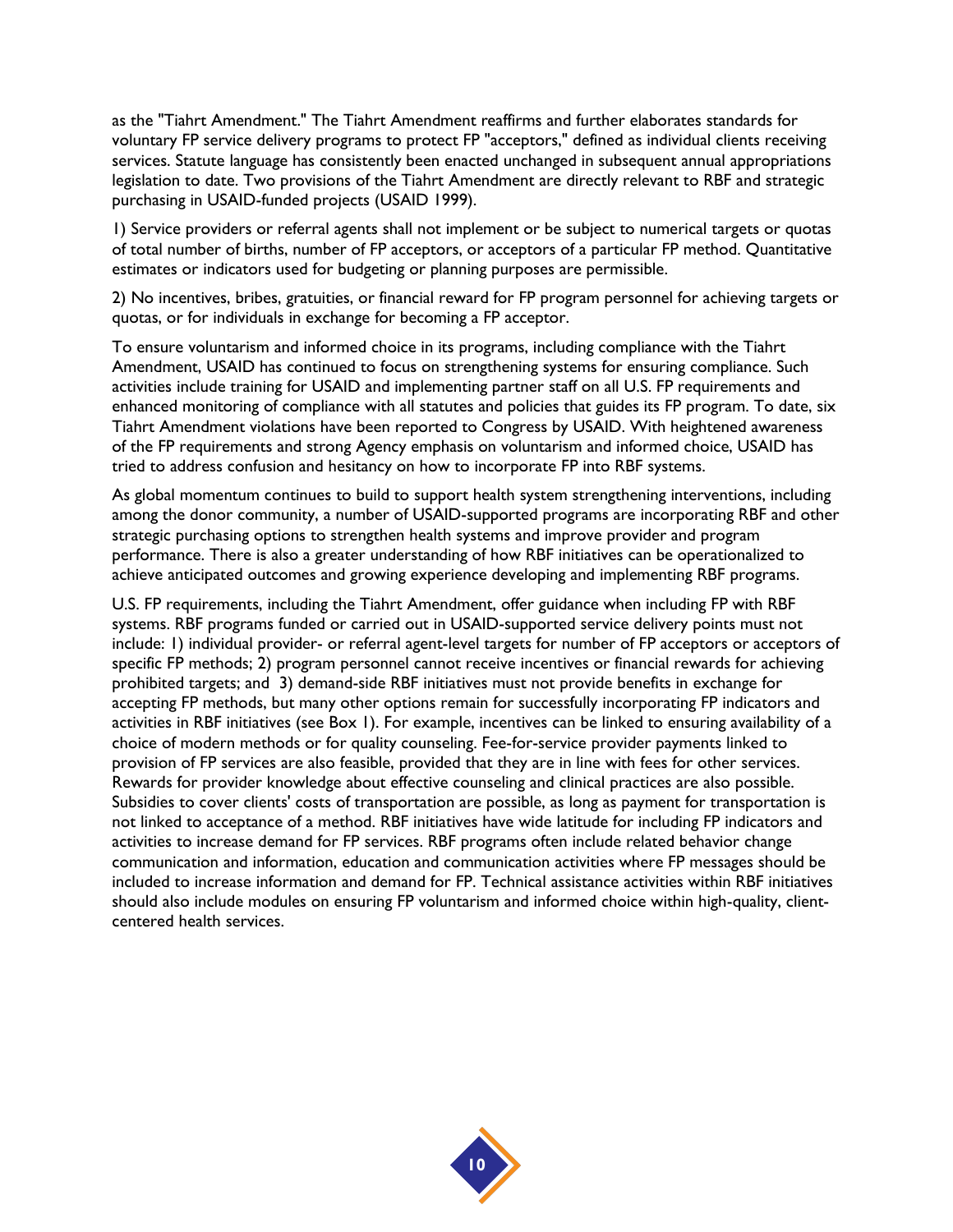#### **Box 2: Guidance for USAID Missions, Contractors, and Recipients of USAID FP Assistance**

Familiarization with the most recent U.S. FP requirements and related guidance is easy and should be the first step in building compliance into RBF program design. The USAID external web site provides links to the statutory and policy language that governs the use of FP assistance and outlines USAID's guiding principles: [http://www.usaid.gov/our\\_work/global\\_health/pop/index.html#.](http://www.usaid.gov/our_work/global_health/pop/index.html)

The USAID external web site also includes a link to two specific guidance documents related to the Tiahrt Amendment: "Guidance for Implementing the 'Tiahrt' Requirements for Voluntary Family [Planning Projects](https://www.usaid.gov/sites/default/files/documents/1864/tiahrtqa.pdf)" and "Technical Guidance on the 'Comprehensible Information' Paragraph of the [Tiahrt Clause](https://www.usaid.gov/sites/default/files/documents/1864/tiajim3b.pdf)."

In addition, USAID's Global Health E-Learning Center, [www.globalhealthlearning.org,](http://www.globalhealthlearning.org/) includes an e-learning course on the U.S. FP requirements. This publicly-available course includes information on all the U.S. FP requirements, including the Tiahrt Amendment.

USAID Missions should keep communication lines open with implementing partners in order to address questions or issues that may arise during RBF program development or implementation. USAID Mission staff are strongly encouraged to contact their Regional Legal Advisor (RLA), and/or the Senior Policy Advisor (GH/PRH) at USAID/Washington, for further assistance addressing compliance or other policy-related questions.

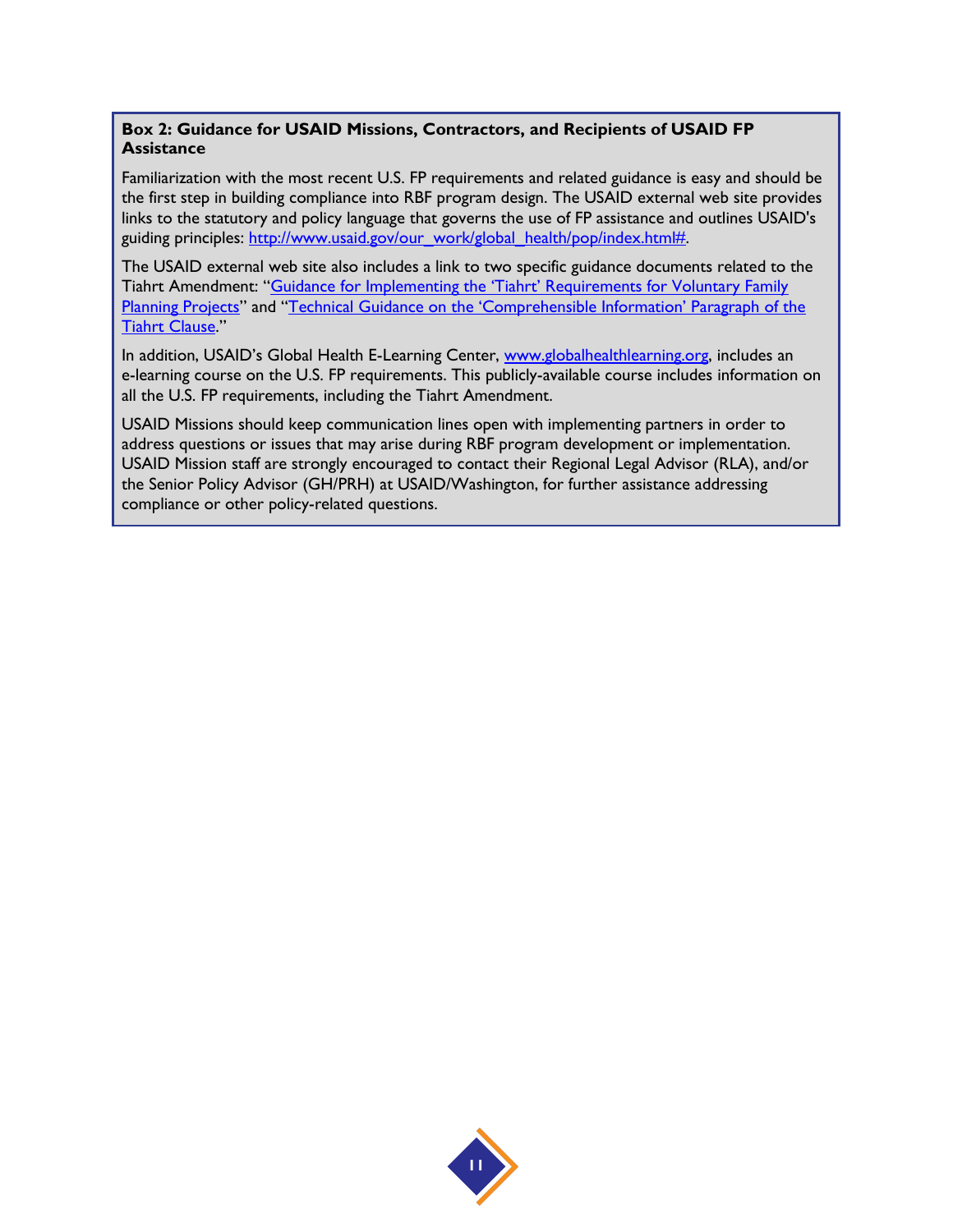## 4. WHAT INDICATORS ARE BEING REWARDED AND GUIDANCE

RBF programs have the potential to ensure that clients' needs for quality services are met through use of strategic purchasing and promoting more client-centered health care systems. Determining what is measured, rewarded, and purchased – *the indicators* – and whose performance is rewarded – *the recipients* – are critical components of any RBF system.

Indicators play an important role in RBF systems because they are linked to strategic purchasing and aim to incentivize certain actions and/or services. Careful selection of indicators can contribute to voluntarism, informed choice, quality, and accountability. Ensuring that incentive-linked indicators in RBF programs are grounded on rights-based principles, and most notably accountability, voluntarism, informed choice, and quality of care is critical.

This section presents information gleaned from the operational manuals of 23 PBF systems, a type of RBF.

### 4.1 What Family Planning Indicators Are Rewarded In Current Performance-Based Financing Systems?

Many PBF programs purchase services by paying for the delivery of a combination of quantity and quality performance indicators. Both service quantity indicators (e.g., number of new users) and quality of care measures (e.g., content of clinical care) are incentivized. In addition, a facility-level readiness or quality of care score (often generated via a checklist) is used to assess performance, and this score then modifies the quantity-based disbursement. When quantity-based performance indicators are achieved and verified, the funding disbursement is triggered. These payments are often made to a health care team (e.g. a health facility) or an administrative unit (e.g. a district health office) based on service-related or facility-related factors, not linked to a specific staff member's performance.

In a 2018 review of 23 PBF operational manuals that assessed the extent to which PBF programs incorporate quality, informed choice, voluntarism, and other rights-based principles, 21 of 23 programs were observed to incentivize FP to some extent (Cole et al. 2018). While PBF programs have the potential to promote and strengthen a human-centered approach to healthcare through strategic incentives that foster quality of care and other rights-based attributes, FP services incentivized by PBF programs have primarily focused on rewarding providers for serving new and continuing contraceptive users or users of specific methods. Quality metrics that have been rewarded tend to primarily capture contraceptive availability.

The review catalogued FP indicators used in PBF programs and assessed their sensitivity to the rightbased principles of quality, informed choice, voluntarism, and accountability (Boydell et al. 2018). Three data resources were used to identify the relevant indicators. The first dataset came from 23 operational documents sourced through web searches and expert consultations. The second resource was 18 quality checklists identified through the "Multi-Country Performance Based Incentives Quality Checklist Database," developed by ThinkWell (TRAction Project 2016), and the third resource was the Measure Evaluation database of RBF indicators (Measure Evaluation 2018).

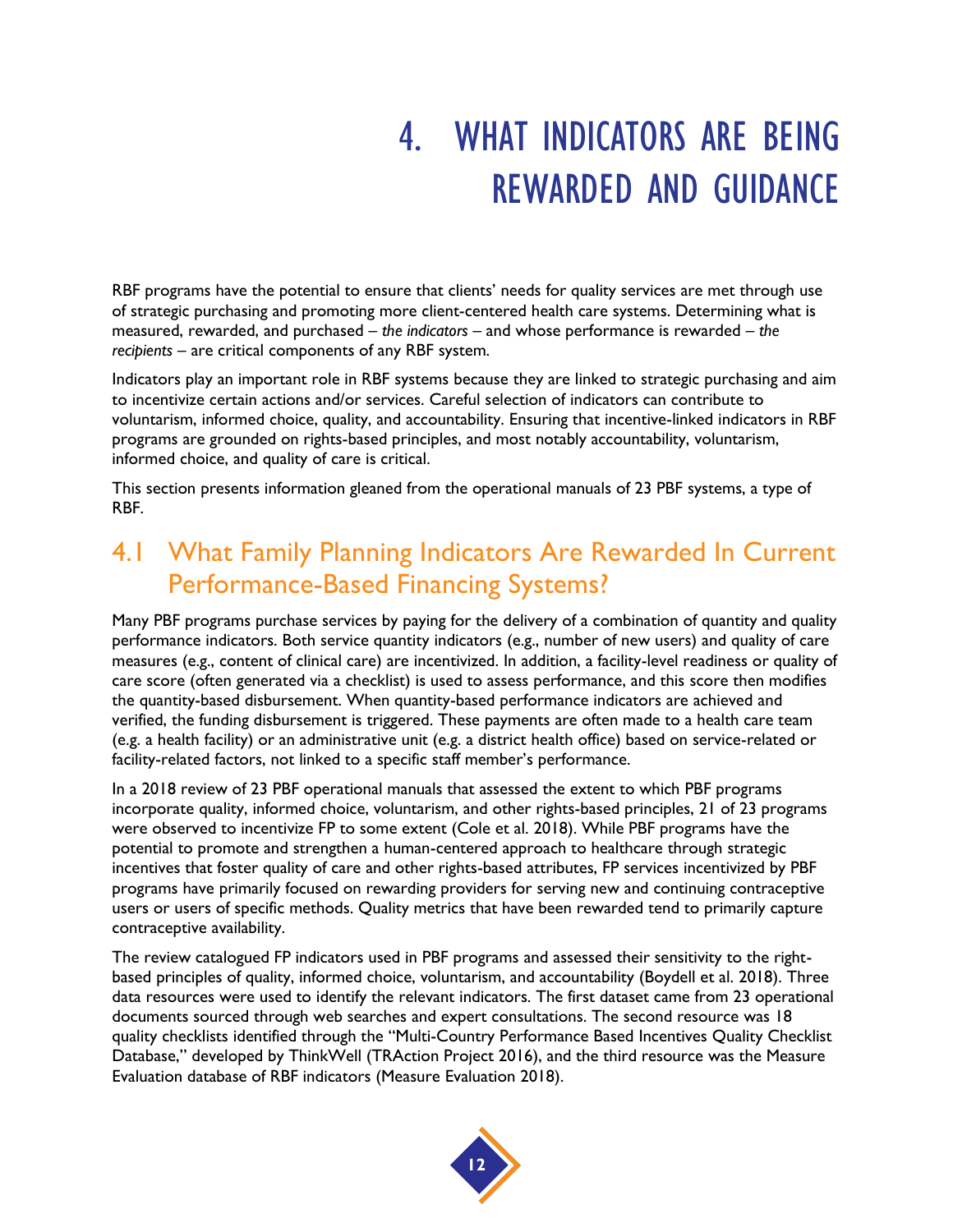## 4.2 Family Planning Quantity Indicators

Cole et al. conducted a review of 23 relevant operational documents (one each from 23 countries) in English and French for inclusion in a study on the alignment of rights-based approaches and RBF. All of the documents were the most recent versions of operational or implementation manuals that were publicly available during data collection. A companion study on quantity-based FP performance indicators identified 57 indicators that were then assessed for an explicit or implicit link to one or more rightsbased principles. It is important to acknowledge that PBF operational manuals are a complement to other guidelines promoted by governments and may not capture all elements of FP service delivery.

The most common quantity-based performance indicators found in the 23 operations manuals, as presented in Table 1, were: number of new and continuing users for short acting methods (pills or injectables) (n=12 of 57); number of new and continuing users of long acting methods (IUDs and implants) (n=12 of 57); and number of new users of two long acting methods (IUDs and Implants) (n=8 of 57). Less frequently mentioned indicators were: number of users of modern contraceptive methods (n=3 of 57); number of new users of modern FP (n=3 of 57); number of new users of short acting methods (pills and injectables) (n=1 of 57); and number of tubal ligations and vasectomies performed (n=6 of 57).

| <b>Group</b>                | <b>Indicator</b>                                                                                                                      | <b>Number of</b><br>operations manuals |
|-----------------------------|---------------------------------------------------------------------------------------------------------------------------------------|----------------------------------------|
| New &<br>Continuing         | Number of new and continuing users for short acting<br>methods (pills or injectables)                                                 | 12                                     |
| New &<br>Continuing         | Number of new and continuing users of long acting methods<br>(IUDs and implants)                                                      | 12                                     |
| New users                   | Number of new users for long acting methods (IUDs &<br>Implants)                                                                      | 8                                      |
| Permanent<br><b>Methods</b> | Number of tubal ligation and vasectomy performed                                                                                      | 6                                      |
| <b>FP Users</b>             | Number of users for modern FP                                                                                                         | 5                                      |
| Counselling                 | Number of clients counseled for FP                                                                                                    | 4                                      |
| New users                   | Number of new users of modern FP                                                                                                      | $\overline{3}$                         |
| Counselling                 | Percent of women aged 30-60 having counseling on early<br>detection of STIs, female cancers, FP, and preconception<br>care.           |                                        |
| Ante-natal                  | Number of eligible puerperal women who received<br>counselling on sexual and reproductive health within 45 days<br>after childbirth   |                                        |
| New users                   | Number of new users for short acting methods (pills &<br>injectables)                                                                 |                                        |
| Ante-natal                  | 3 home visits for ANC include FP counselling                                                                                          |                                        |
| Other                       | Couple-years of contraceptive protection (CYP) provided by<br>facilities and community health volunteers (disaggregated by<br>method) |                                        |

#### <span id="page-18-0"></span>**Table 1: Quantity-based performance indicators in 23 national PBF operational manuals.**

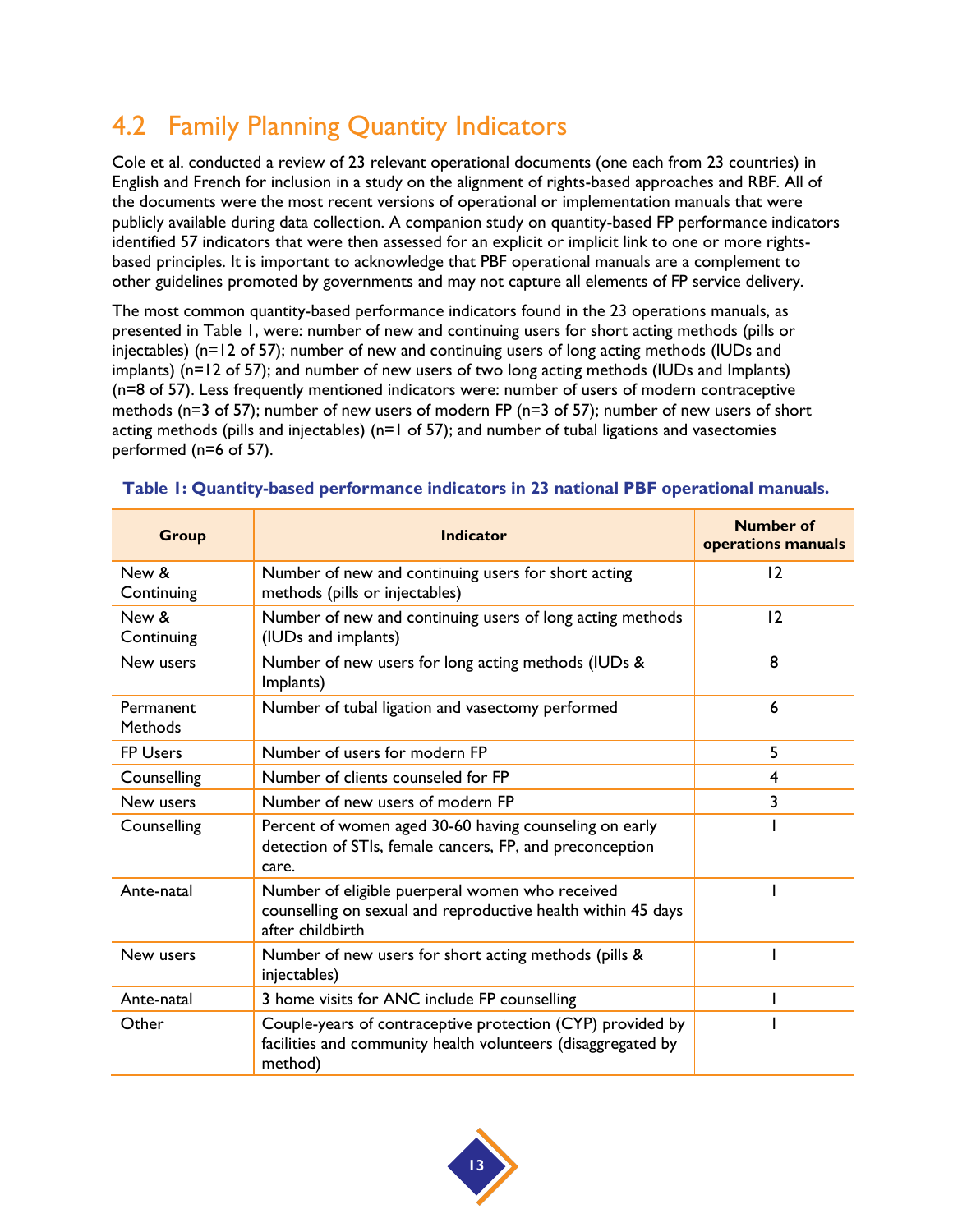| <b>Group</b>        | Indicator                                                                                                                                                                                     | <b>Number of</b><br>operations manuals |
|---------------------|-----------------------------------------------------------------------------------------------------------------------------------------------------------------------------------------------|----------------------------------------|
| Other               | Percent of women referred for FP by CHWs to health<br>center (any method)                                                                                                                     |                                        |
| New &<br>Continuing | Proportion of married, non-pregnant women of<br>reproductive age who or whose partner are currently using<br>at least I FP method (household survey) - Contraceptive<br>prevalence rate (CPR) |                                        |

Most indicators were applied at the health facility or dispensary level. Fewer were measured at a hospital level and the indicator that captured the number of tubal ligations and vasectomies was relevant for higher level health facilities. The majority of indicators (n=42 out of the 57) related to contraceptive service utilization. However, nine of the 23 countries used counselling as a measure of performance. The inclusion of FP as part of ante-natal care (n=1 of 57), provision or referral by community health workers (n=1 of 57), and demand (n=1 of 57) were less common measures of performance.

The quantity-based performance indicators for FP services that focus on contraceptive service utilization do not capture the nature or content of the client–provider interaction nor issues of access that are more aligned with a rights-based approach (RamaRao and Jain 2015). With a focus on measuring service use, it is unknown if users were given full information and had a full range of options to choose from, as this information would likely be captured in the quality indicators. Several PBF programs measure the number of users counseled, which is more conducive to a rights-based approach as the emphasis is on the provision of information and the interaction with the users so as to support them to make full, free and informed choice about the contraceptive method best for them.

## 4.3 Family Planning Quality Indicators

Research has shown that when people feel they are receiving high-quality FP services, such as positive client-provider interactions, receiving full information and their method of choice, contraceptive use and continuation is higher (Leisner et al 2017; Koenig et al. 1997; Pariani et al. 1991; Mroz et al. 1999). Measuring the quality of FP services is central to improving service delivery, managing clinical care, efficiency, and health outcomes and can guide the investment of limited resources to ensure quality improvement (Sprockett 2017). Measuring quality of care is structured around Avedis Donabedian's framework of quality of care that includes three interlinked dimensions: structure, process, and outcome (Donabedian 1966, 1988).

- Structure is the context in which healthcare is delivered including facility infrastructure, equipment, staffing, management systems, etc. This data is usually captured from routine health-facility records and surveys.
- Process is framed as the interactions between healthcare providers and clients and includes technical clinical competency of providers and the patient's experience. This tends to be captured through the assessment of provision of clinical care using clinical vignettes, medical records, simulations, and direct clinical observations.
- Outcome is understood to be the effects of care delivery on the patient or population. This can be in terms of patient satisfaction, return visits, and health status.

For more than 25 years, the FP field has been measuring quality of care using the Bruce Framework for Quality of Care (Bruce 1990). Drawing from the Donabedian framework, Bruce identified six elements of FP quality: choice of contraceptive method, information given to clients, provider technical

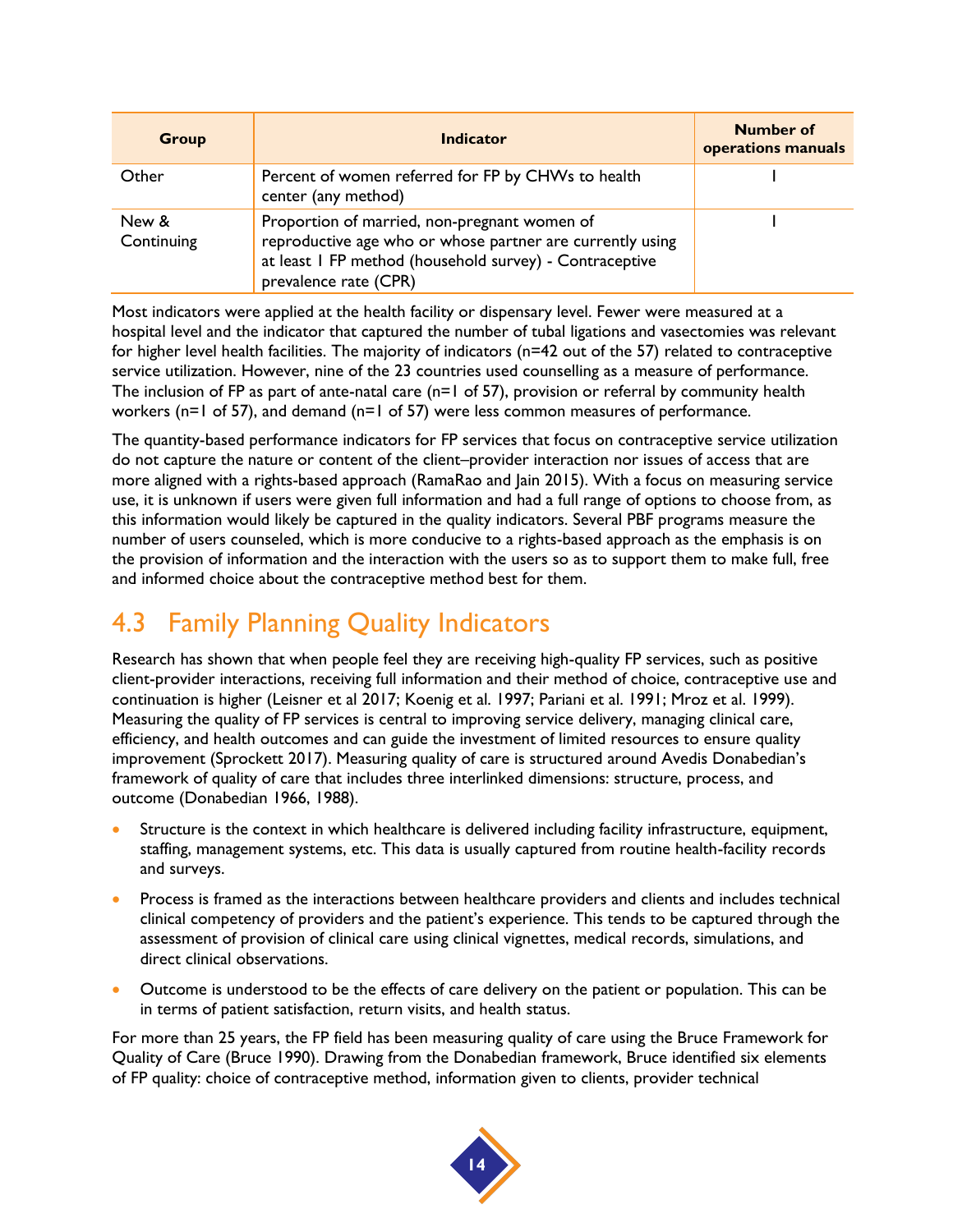competence, interpersonal relations, mechanisms to encourage continuity among clients, and availability of the appropriate constellation of services. Although structure and outcomes are acknowledged, these six elements largely focus on process dimensions of quality (e.g. provider-client relations, knowledge, and delivery of care). Several assessment tools have been developed such as the Service Provision Assessment (SPA), Service Availability and Readiness Assessment (SARA), and Quick Investigation of Quality (QIQ) to operationalize the Bruce Framework. Recently, rights-based principles incorporated the availability, accessibility, acceptability, and quality framework to broaden the understanding of quality in FP programs (Jain 2017).

A recent review of quality of care assessment tools for FP in LMICs found there are still no widely accepted tools to assess the quality of clinic-based FP (Sprockett 2017). Existing tools, moreover, do not measure all the dimensions of quality of care, rather they focus on structure over the process dimensions and none assess clinical or health outcomes. Within the structural dimensions there is a tendency to focus on equipment, supplies, medicines and physical facilities and patient experience was the most common aspect of process quality captured (Sprockett 2017). Of the 20 existing tools to assess clinic-based FP service delivery, none were easy-to-use, standardized, or comparable.

PBF operational manuals were found to address availability ( $n = 193$ ), quality (including privacy and confidentiality) ( $n = 128$ ), and informed choice ( $n = 51$ ). Voluntarism was not explicitly referenced in operational manuals. The majority of questions in the quality checklists measured more tangible material items that can be physically counted and assessed (records, display materials, and stocks in place). Only one question obtained information from the provider and one set of questions assessed users' perspectives (10 client exit interview questions on informed choice). Fifty-one questions were linked to informed choice, the majority related to the provision of FP information and a few related to sharing information about client rights. Ten questions captured informed choice through client exit interviews, the same questions were asked at different levels from a quality checklist in Tanzania.

<span id="page-20-0"></span>

| <b>Rights/Rights</b><br><b>Principle</b> | Questions currently used to capture (total out of 396 questions)                                                                   |
|------------------------------------------|------------------------------------------------------------------------------------------------------------------------------------|
| <b>Voluntarism</b>                       | N/A                                                                                                                                |
| <b>Availability</b>                      | Availability of specific methods (e.g. IUD, implants, injectables, condoms etc.)<br>$(n=103)$                                      |
|                                          | Staff available to provide specific methods (e.g. IUDs, implants, Norplant etc.)<br>$(n=32)$                                       |
|                                          | Range of contraceptive commodities available $(n=17)$                                                                              |
|                                          | Staff trained in FP $(n=17)$                                                                                                       |
|                                          | Equipment available (n=23)                                                                                                         |
| <b>Informed</b><br>choice                | Display of client rights $(n=2)$                                                                                                   |
|                                          | Availability of wall posters or box to demonstrate FP methods (n=39)                                                               |
|                                          | Conduct exit interview about informed choice of FP methods $(n=10)$                                                                |
| Quality                                  | Consultation by qualified staff (n=4) (technical competency)                                                                       |
|                                          | Justification of recommendation method documented in patient records<br>(technical competency) (n=13)                              |
|                                          | Complete FP consultation with justification of method, history, questions and<br>examination complete (technical competency) (n=6) |
|                                          | Adequacy of method chosen $(n=1)$                                                                                                  |

### **Table 2: FP relevant questions in quality checklists**

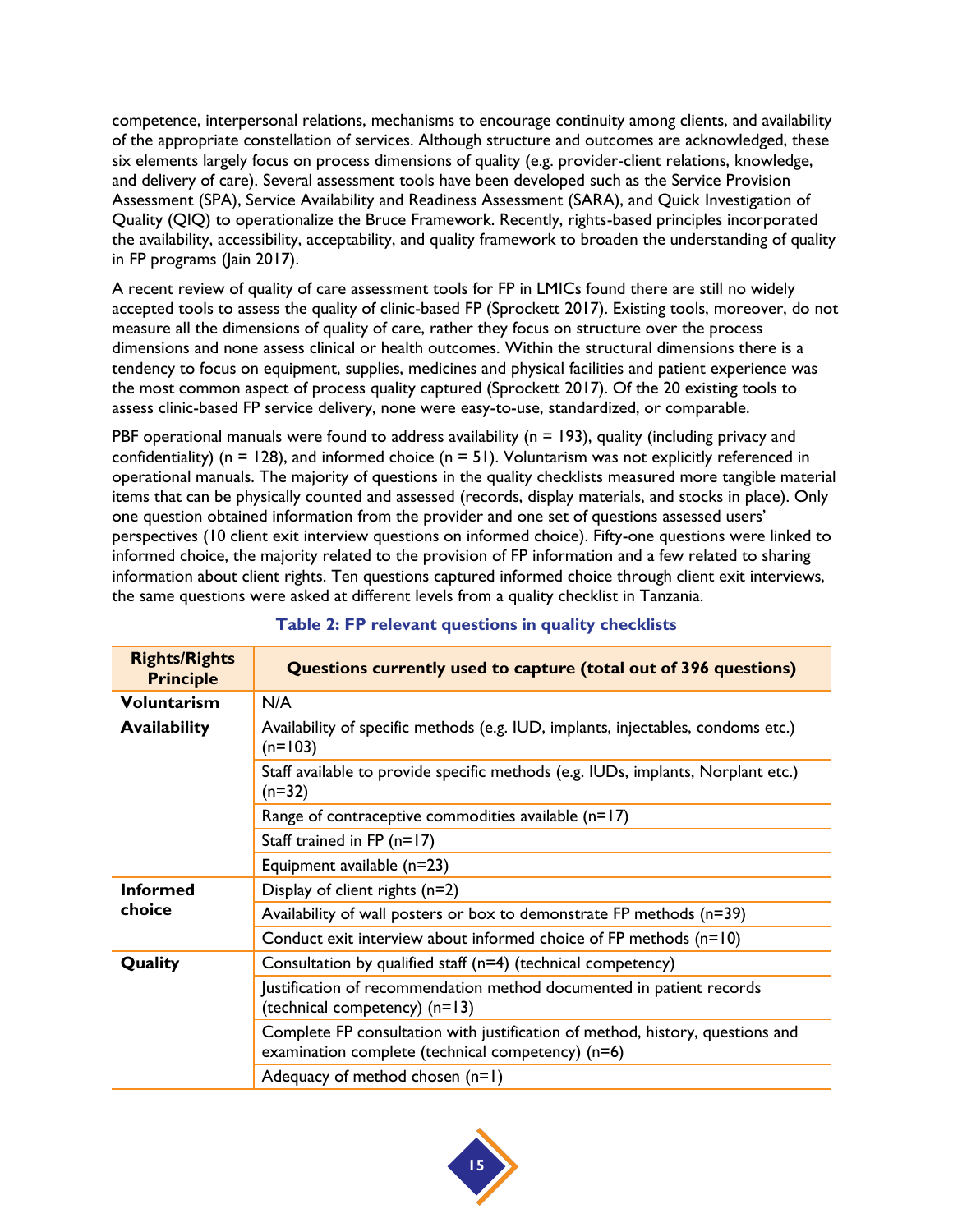| <b>Rights/Rights</b><br><b>Principle</b>                                                                                                                                                                                                                                            | Questions currently used to capture (total out of 396 questions)                                                                 |
|-------------------------------------------------------------------------------------------------------------------------------------------------------------------------------------------------------------------------------------------------------------------------------------|----------------------------------------------------------------------------------------------------------------------------------|
|                                                                                                                                                                                                                                                                                     | Advantages and disadvantages of methods know (technical competency) $(n=1)$                                                      |
| of care) $(n=18)$<br>FP record/cards filled correctly (Sample) (Offering a range of services and<br>continuity of care) (n=21)<br>method(s) offering a range of services and continuity of care $(n=22)$<br>Staff correctly calculates the number of women expected every month for | FP register available and completed (Offering a range of services and continuity                                                 |
|                                                                                                                                                                                                                                                                                     |                                                                                                                                  |
|                                                                                                                                                                                                                                                                                     | Staff correctly calculates the number of women expected every month for FP                                                       |
|                                                                                                                                                                                                                                                                                     | specific FP method, offering a range of services and continuity of care $(n=16)$                                                 |
|                                                                                                                                                                                                                                                                                     | Presence of FP flowcharts and job aids, offering a range of services and<br>continuity of care) $(n=1)$                          |
|                                                                                                                                                                                                                                                                                     | Questioning during consultation undertaken (Information exchange in<br>counselling) (n-2)                                        |
|                                                                                                                                                                                                                                                                                     | Control and monitoring meeting established (Follow-up) (n=1)                                                                     |
|                                                                                                                                                                                                                                                                                     | Appointments made for follow-up (Follow-up) (n=3)                                                                                |
|                                                                                                                                                                                                                                                                                     | Check if follow-up was undertaken (Follow-up) (n=1)                                                                              |
|                                                                                                                                                                                                                                                                                     | Follow-up visits with FP side-effect and discontinuation (follow-up) $(n=1)$                                                     |
|                                                                                                                                                                                                                                                                                     | Strategy in place for couples seeking permanent methods (referrals) (n=7)                                                        |
|                                                                                                                                                                                                                                                                                     | Privacy ensured in consultation room (e.g. curtains of windows, no transparent<br>glass, no through passage, closed door) (n=24) |

### 4.4 Opportunities to Strengthen What is Measured in Performance-Based Financing Systems

PBF indicators to date capture some key elements of quality, informed choice, and availability in FP services. This trend is not unique to quality checklists in health-focused PBF programs but is a characteristic of assessing quality of FP more broadly. Though measuring and tracking quality is critical to improving service delivery and health outcomes, standardized tools to assess the quality of FP services remain incomplete (Sprockett 2017). Most existing measures currently assess the structural aspects of quality – measurable attributes that can be assessed without seeking patient informed consent, can be directly linked to supply chain management and input-based procurement systems, and do not involve costly community-based follow-up beyond the facility. This focus does not directly measure performance (Sprockett 2017). Quality measures in PBF ought to consider the clinical processes and patients' own assessments of services as well their health outcomes (Akachi and Kruk, 2017). By directly understanding patients' experiences we can better learn how to operationalize quality in the context of patient care and FP services (Akachi and Kruk, 2017). There are several promising efforts underway to measure patients' experience of quality of care for FP services that could potentially improve existing quality measurements (Holt et al. 2017; Sudhinaraset et al. 2017).

In both the quality and quantity assessments of FP in PBF programs there is a strong focus on FP methods – whether the number of users or methods available. This could reflect a desire to increase the number of options available for users to choose, particularly those that are historically less available (e.g. LARCs). It may also reflect a focus on the uptake of specific methods. PBF measures, therefore,

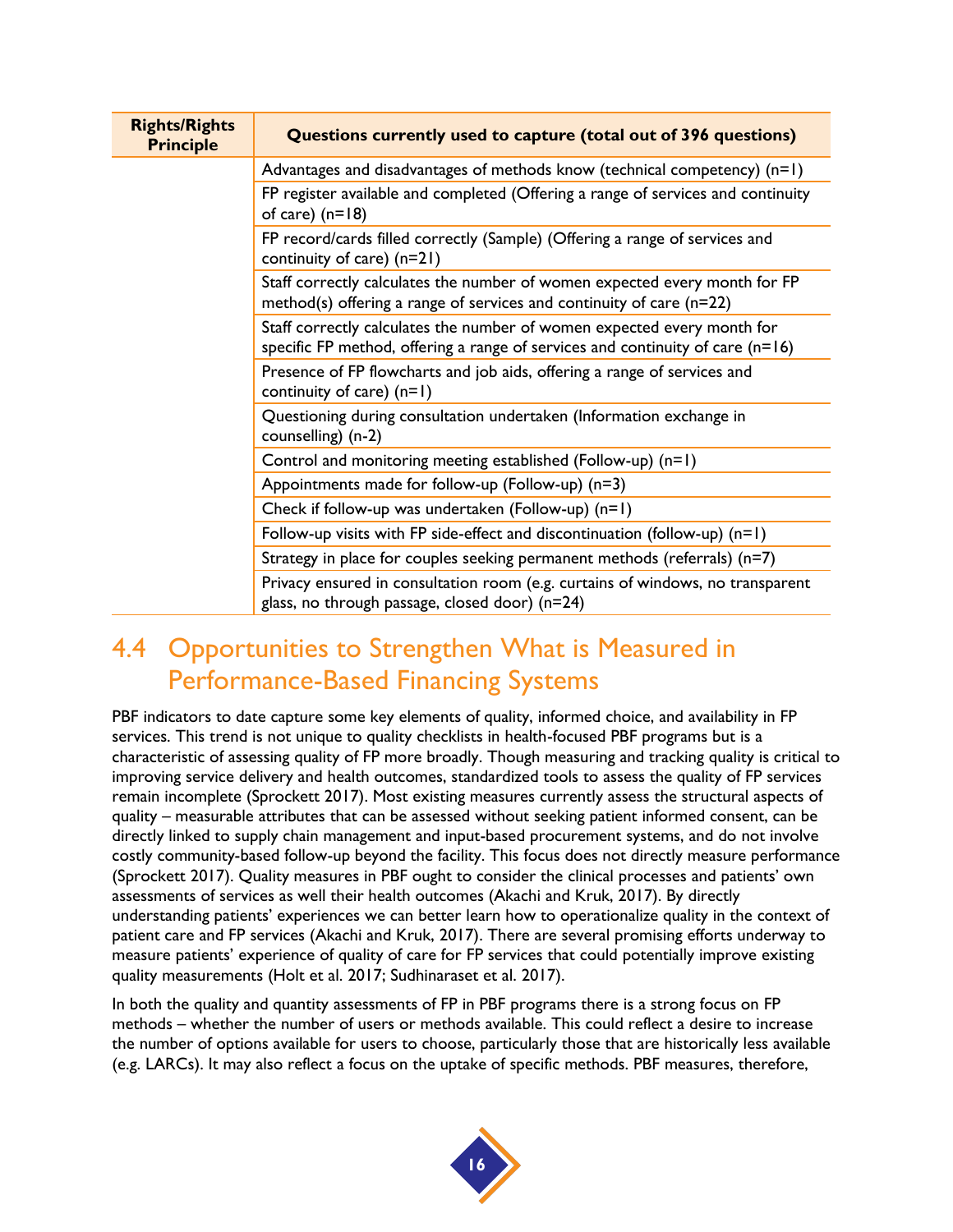need to move beyond service provision and method uptake to include both the client's self-perceived experience and client interactions with providers.

The majority of quantity and quality indicators found in this review are commonly used in FP (see Measure Evaluation 2017). Recent reviews of commonly used FP indicators that assessed their sensitivity to rights found limited explicit reference to rights-based principles and many dimensions of rights were absent (Wright & Hardee, 2015; Gruskin et al 2017). Given the complex nature of rights, no one indicator could capture the multi-dimensionality of rights-based principles. Several indicators for specific dimensions of rights are well developed, and with slight adaptation could be considered for use in PBF programs. Yet some dimensions of rights, namely non-discrimination, voluntarism, and agency, are less commonly found in FP indicators, perhaps due to the difficulty in measurement and verification.

In addition to the quantity and quality indicators for FP services in PBF programs, program-wide RBF indicators may strengthen the implementation of a rights-based approach to FP services. For instance, several PBF program documents detail how equity is incentivized with 'equity bonuses' (e.g. Afghanistan, Mozambique, Burkina Faso, Cameroon) or incentivize reaching specific underserved populations– such as indigenous or indigent populations. There are also measures and incentives for service provision in remote health centers (e.g. Zambia). In addition to the service performance indicators, there are a set of administrative indicators, usually at local health offices and above, related to the performance of program activities (e.g. regular reporting, budgeting, planning etc.) as part of the program's own internal accountability systems. In Cameroon, the percentage of facilities with a health committee meeting three times in a quarter is also incentivized as a way to measure participation and accountability. These wider RBF program indicators have elements that likely support the effective delivery of FP services.

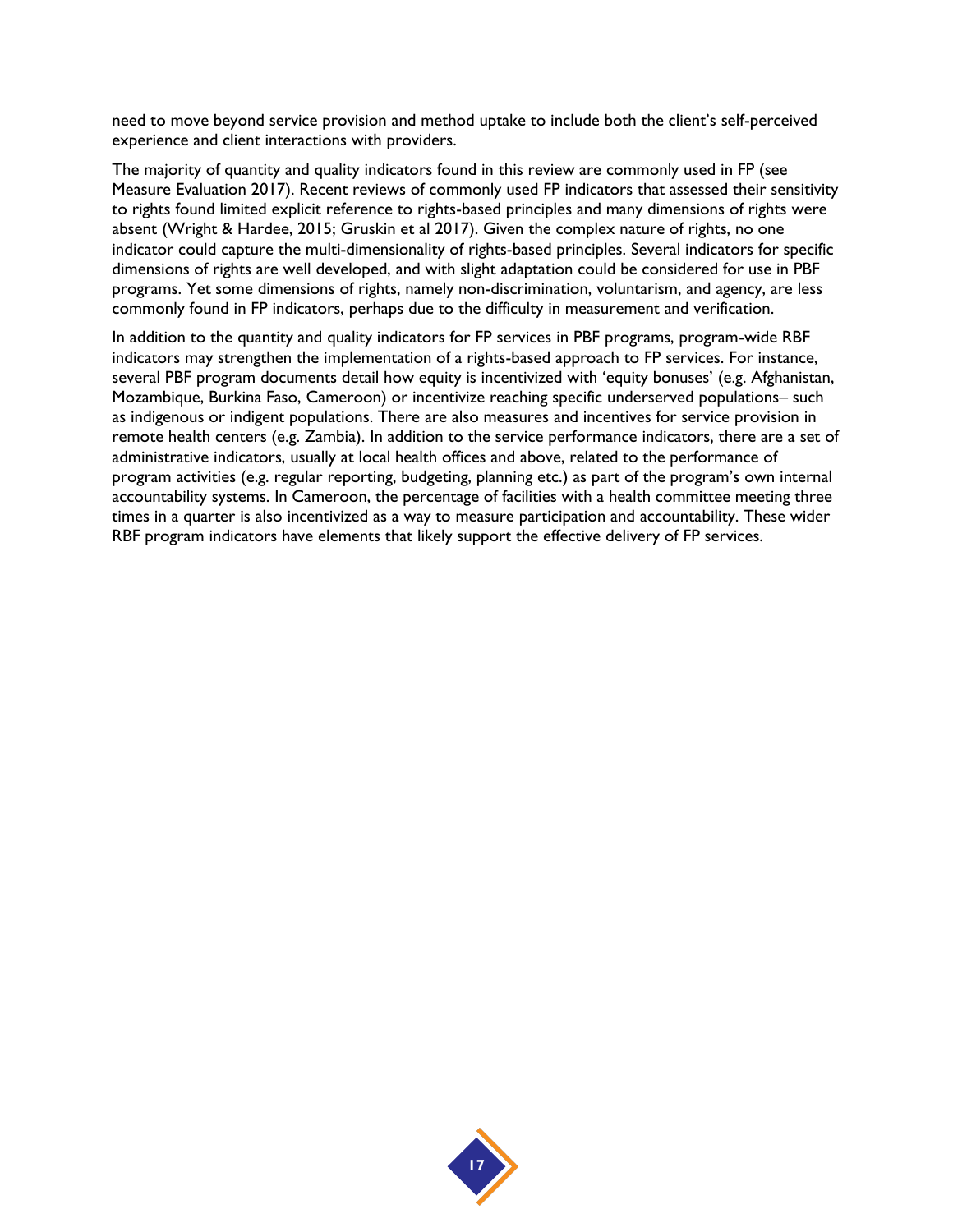## 5. PAYMENT DESIGN

Determining the portion of payment that will be conditional on performance and the fees associated with attainment is a critical design decision that directly impacts rights-based principles such as voluntarism, informed choice, quality, and accountability. Effective payment design involves understanding the universe of other ways the rewarded recipient gets paid and considering how payment for FP results will interact with and impact recipient behavior. This implies that attention be given to payment systems for non-FP services, in addition to direct payment systems for FP performance. This is especially important when payment is given to providers that deliver a range of non-FP services in addition to FP services.

## 5.1 The Importance of Results-Based Payment Systems

Whether RBF is between an external donor and a national government, to subnational levels of government, health facilities, NGOs or supply system entities, the terms and conditions of payment are a critical part of any RBF system. Because RBF systems are rarely designed to compensate for the entire cost of delivering a service or achieving a result, payment levels are **not** determined by the costs of delivering services. RBF payments function more as *signals* to recipients (e.g. national, subnational, health facilities, NGOs, supply chain actors) about what is important and what they will be held accountable for achieving, than as a means of reimbursing service delivery costs. Because of this strong signaling function, the terms of payment can promote voluntarism, informed choice, quality, and accountability if thoughtfully designed to achieve these goals. If, however, careful attention is not paid to the potential for unintended consequences, the payment system may impede attainment of FP goals. Also note that as countries begin to introduce strategic purchasing through social insurance, insurance payments rarely cover the entire cost of delivering services, public providers continue to earn salaries, and other inputs continue to be funded.

## 5.2 Results-Based Payment Mechanism Options

Once a decision is made to move from a complete input-based financing model to a model that overlays payment for outputs or outcomes on top of the otherwise funded inputs, the specific payment mechanism needs to be determined. There are a number of options, each with benefits and challenges that need to be considered. What follows is a series of descriptions of payment mechanisms that have been used to reward FP-related indicators and a discussion of the benefits and challenges with each. Note that it is possible to combine mechanisms.

Payment mechanisms can be effective at promoting voluntarism, informed choice, quality, and accountability if designed with a clear-eyed assessment of how the payment recipient's behavior is likely to change in response to the payment rules and complemented with monitoring to identify potential unintended effects (see section on monitoring and verification).

**To guard against providers promoting some methods over others, fees should be established that reduce provider bias or method skew.** 

**1. Fee-for-service**: A number of PBF initiatives pay health facilities unit fees for a list of services. For example, facilities may earn a fee for each new user of FP they serve. Some PBF systems

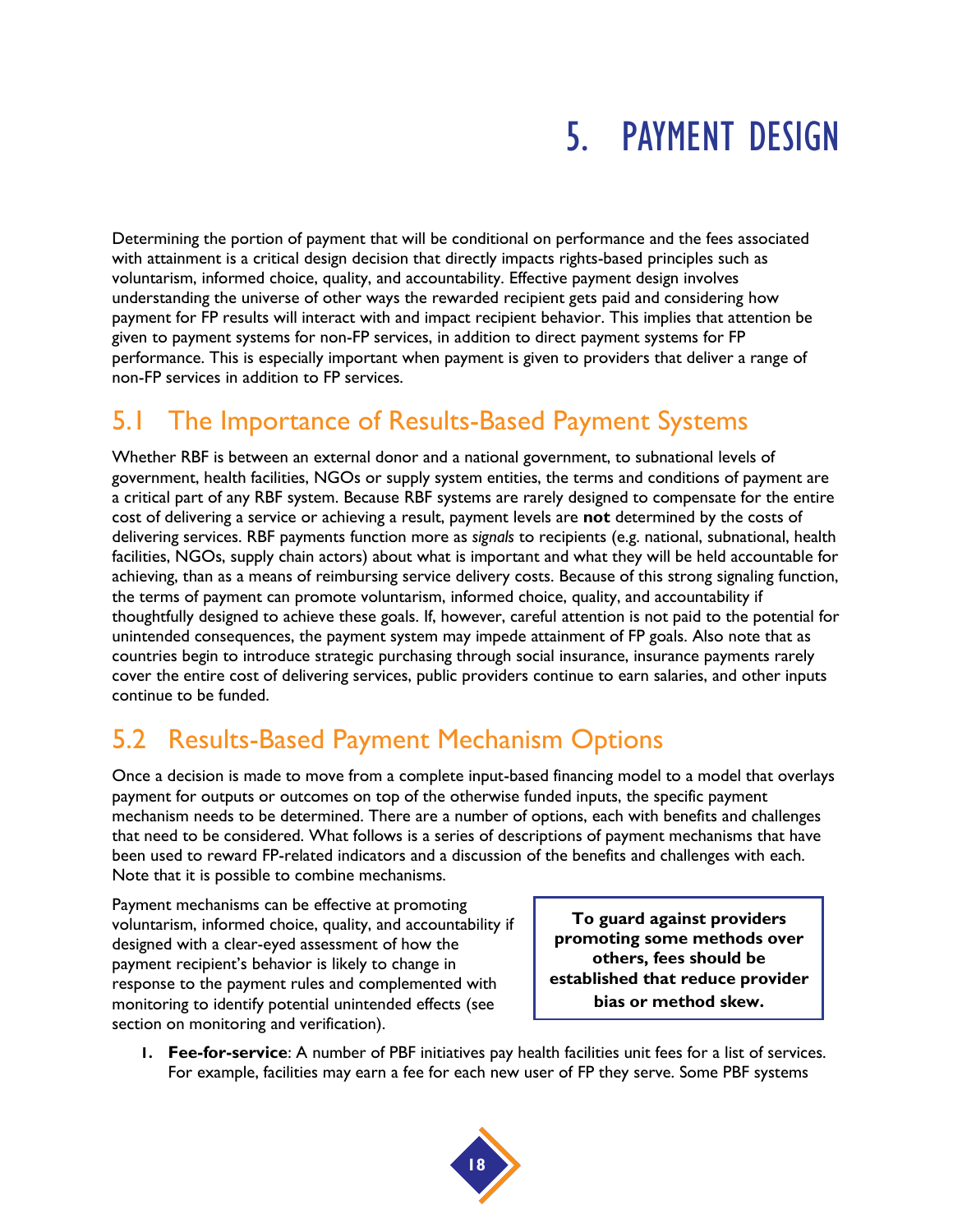specify different fees for different methods. To guard against providers promoting some methods over others, fees should be established so that they reduce provider bias or method skew. For example, the PD-3 requires USAID-funded programs to ensure that payments to providers are "reasonable relative to other medical and contraceptive services provided so that no financial incentive is created for providers to carry out voluntary sterilization procedures compared to provision of other methods of family planning." This principle can be applied when setting a fee for any FP service or other type of health service in a fee-for-service payment model. Note that this does not mean that fees should be identical. Fees for methods that require more time and effort to deliver or that may result in fewer clinic visits in a given time frame may need to be higher than fees for simpler-to-deliver or routinely administered methods.

Pure fee-for-service models incorporate incentives to stimulate service delivery because individual providers and health facilities earn an additional fee for each additional service provided. However, in PBF systems, fees paid to the facility are layered on top of salaries and are, therefore, a small proportion of earnings. They serve as a signal of what is valued, a means to improve quality, ensure accountability, and a way to strengthen information systems and their use, in addition to providing a financial incentive to deliver services.

- **2. Rewards for population coverage**: National and subnational governments, NGOs, and health facilities with teams of health workers can be rewarded for improving the proportion of a target population that has been counseled for FP. Note that rewards should not be for acceptance of FP but for counseling regardless of whether clients choose to adopt a method. Complementary monitoring can determine whether counseling is effective. In these models, there may be payment associated with indicators such as an increase in the percentage of postpartum women who were counseled according to the country's guidelines or an increase in the percentage of women of a specific age that were effectively counseled. Payment might be a fixed amount for attaining the defined level of coverage or there may be series of payments for different levels of performance. The MesoAmerican Health Initiative uses indicators of population coverage to reward the national governments of Central America (Iriarte et al 2017; Regalia et al 2017; Mokdad et al. 2018). USAID paid NGOs in Haiti based on results using this model (Eichler et al. 2009).
- **3. Scores on a quality tool that deflates or inflates other payments**: As discussed in the section on indicators, most of the PBF models include a quality check list that contains structural, process, and some clinical content-of-care indicators. Application of this quality tool results in a score which is then used to alter the amount of unit fees received by a facility. For example, if the score is 79%, the facility earns 79% of the unit fees it would have earned if its score were perfect. In some cases, quality scores have been used to provide additional funding to facilities (Rudasingwa 2017), while in other cases (TRAction 2016) quality scores have been applied to only a fraction of the fees as a way to motive facilities to both improve quality and to deliver a higher quantity of services.
- **4. Hybrid models**: Many countries adopt models that are a hybrid. For example, Tanzania is combining direct facility financing with fees-forservices that are then modified by performance on a quality score. Indonesia's national social insurance program pays primary care facilities by per capita payments to deliver a defined package of services that includes FP, plus fees for specified

**Payment mechanisms can be combined into hybrid models that balance the advantages and disadvantages of particular payment mechanisms.**

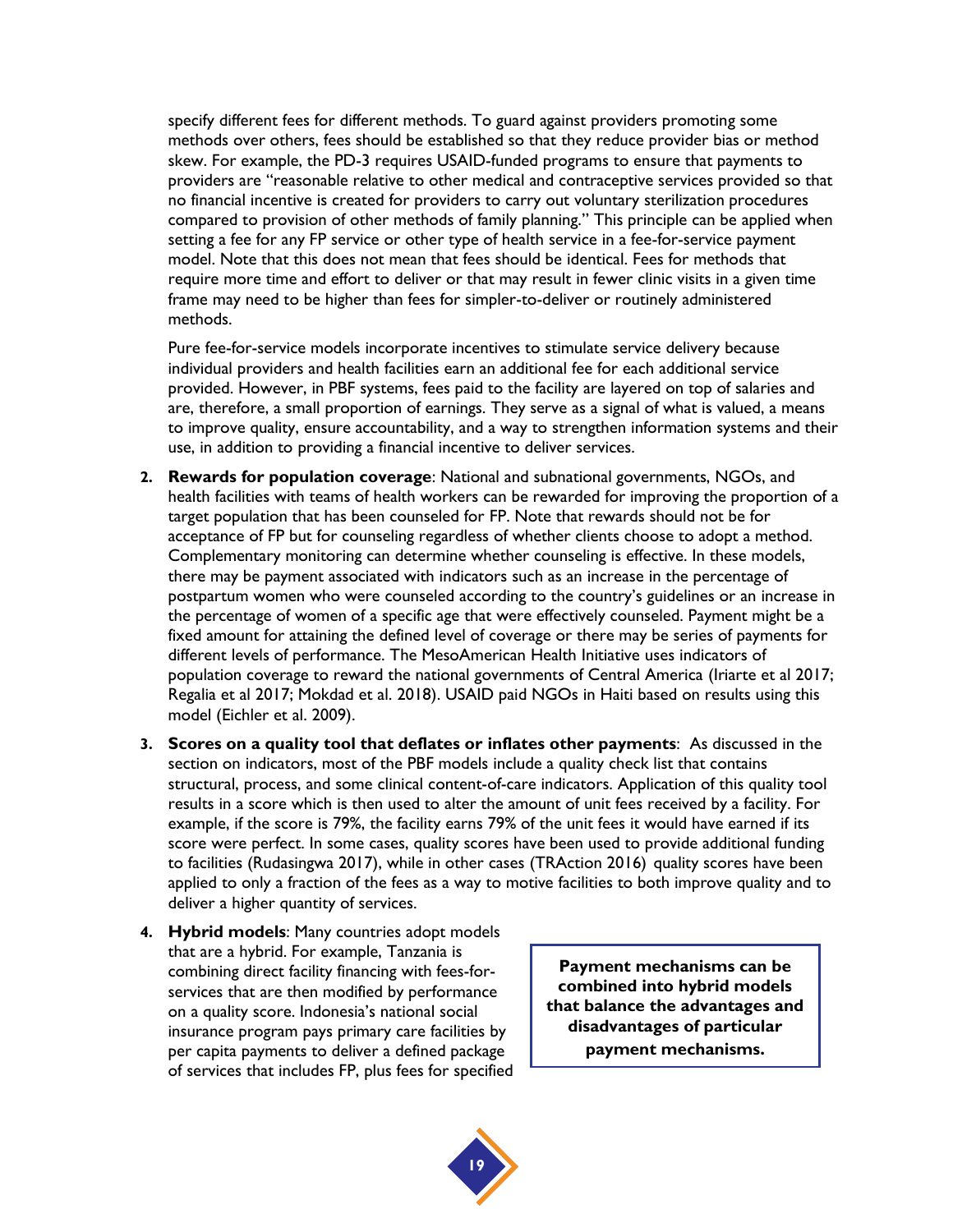services – such as deliveries, plus performance payments based on contact rates and effective management of chronic conditions. In these cases, health workers continue to receive their salaries and inputs, such as commodities, are procured using input-based budgets.

Hybrid models can combine payment systems so that the disadvantages of one payment system can be offset with the advantages of another. One example is the practice of paying a per capita payment to facilities to provide a package of services that include FP to enrolled beneficiaries. The per capita or "capitation" payments are made at regular intervals regardless of whether the services in the covered package are delivered, which gives the provider the financial incentive to underprovide. If capitation payments are complemented with fees for specified services and/or rewards for achieving population coverage, the incentive to underprovide can be counteracted.

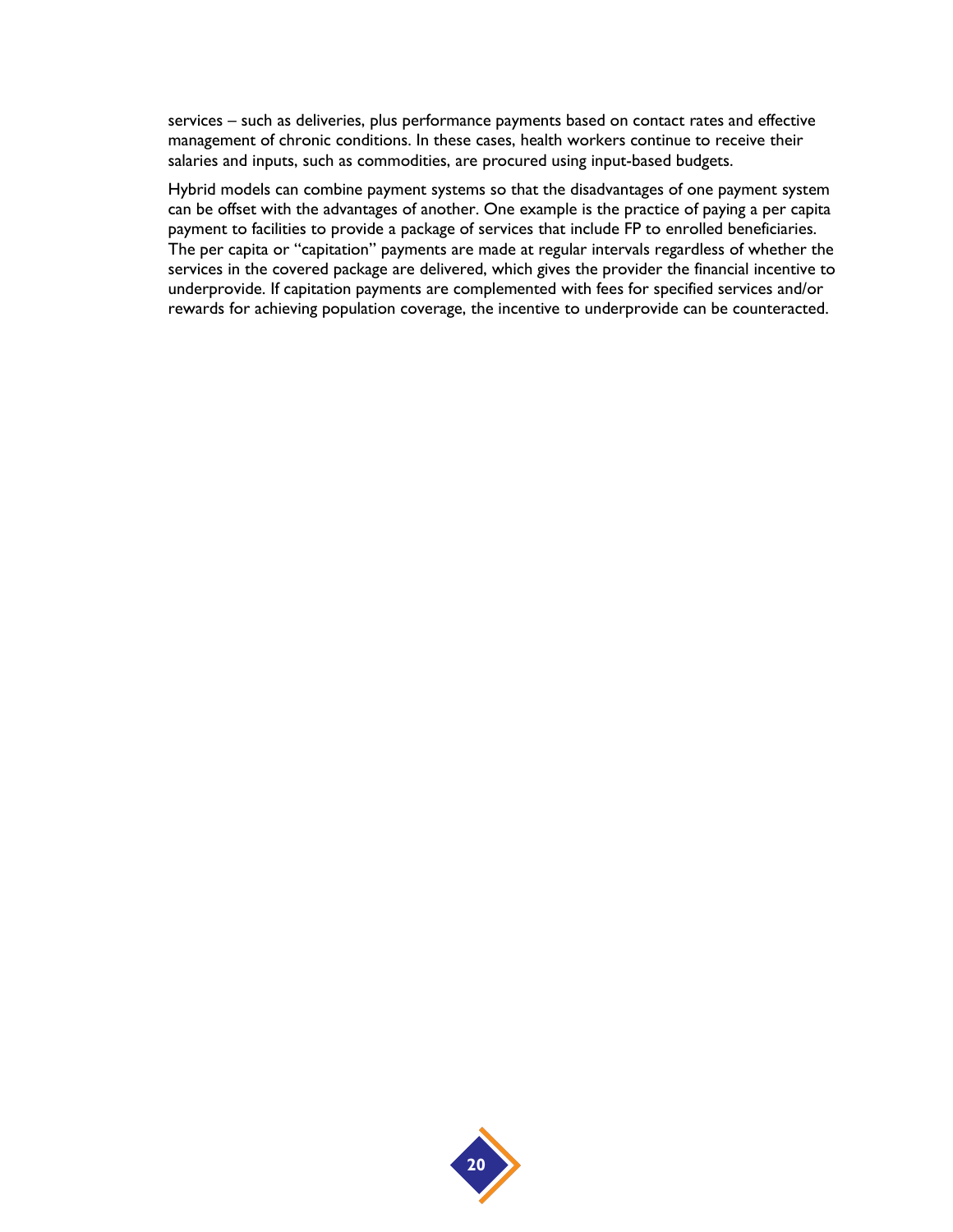## 6. MONITORING AND VERIFICATION

Monitoring and verification play integral roles in any payment system in which payments are linked to predefined results. These two types of activities have a shared objective to ensure the RBF system works as intended, but they also have distinct purposes. This section discusses why monitoring and verification are important activities and presents key considerations when designing monitoring and verification activities so as to promote voluntarism, informed choice, accountability, and quality.

### 6.1 What is Monitoring and Why is It Important?

Monitoring is an activity that enables interested stakeholders – such as civil society, the funding agency, the government, or others – to frequently check whether the RBF system is producing *intended* effects and is **not** producing *unacceptable, unintended* outcomes (sometimes referred to as unintended consequences or perverse incentives) and then make refinements to the system as necessary. The activity can also provide a check-in about whether the RBF system is operating as intended.

Although often undervalued, monitoring is an extremely important element of an RBF system. When budgeting and staffing an RBF system, the costs of and staffing for proper monitoring should be included.

To underscore why monitoring the intended and unintended outcomes of the RBF system is important, consider RBF as a reform. A reform aims to improve outcomes over time. By definition, a reform creates behavioral and systemic changes and reactions (i.e. effects) across the health system. The goal of the RBF system is to engineer changes and reactions that deliver improvement without unacceptable, unintended effects. Some

**Monitor how introduction of the RBF system affected voluntarism, informed choice, accountability, and quality**

effects are predictable, while some may not be anticipated ahead of time. Monitoring helps stakeholders identify and measure such anticipated and unanticipated effects. Stakeholders can also leverage monitoring resources to monitor that implementation and system processes are functioning smoothly.

Information gleaned from monitoring allows policy makers and managers to refine design elements and address challenges around adherence to rights-based principles. Such opportunities for system refinements can be built into the system as a formal process. One example of a formal process might be a bi-annual review meeting by a technical working group to propose revisions to FP indicators, FP quality indicators, verification methods, or key operational processes. Another example of a formal process for refinement is peer-to-peer learning meetings, where facilities, districts, or other stakeholders are invited together to share experiences and learn from one another. The information available as a result of the monitoring activity may also be applied for RBF system refinements to improve rights-based principles in less-formal ways, such as holding a meeting with a particular district health team in a district with lackluster performance.

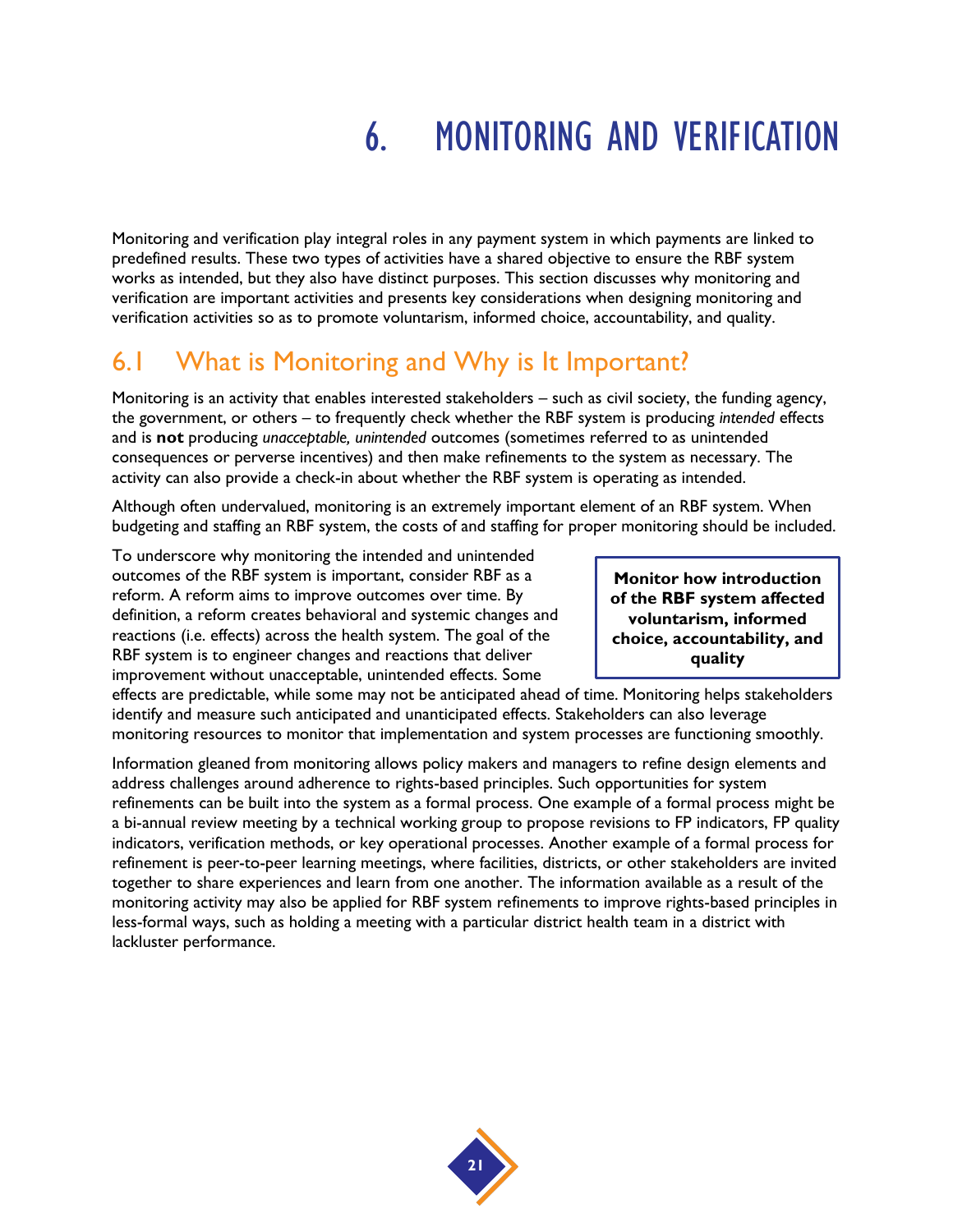## 6.2 How Monitoring Links to the Theory of Change

The monitoring process should be informed by a theory of change. The designers of an RBF program theorize how the changes introduced by RBF will affect the health system. This theory of change considers the *theoretical effects* (those expected to occur), as well as any *potential negative effects* or *risks* (the outcomes not expected to occur but that cannot be ruled out completely). The examples in Table

3 demonstrate how theoretical and potential effects might be both positive and negative. For example, one positive theoretical effect of the RBF system is that health workers conduct FP counseling with more clients. One potential negative effect or risk is that some clients are coerced into a particular method. By inviting a diverse array of stakeholders to help develop the theory of change and identify the potential effects and risks up front, potential issues can be actively avoided or mitigated.

**Appropriate monitoring is especially important in the early years when the RBF system theory of change is still being tested**

The design of the RBF system and how it is operationalized determines the system's effects and risks. In systems in which facilities earn payments linked to results, many of the effects will be related to actions taken at that level. However, because these systems often involve other actors performing management, oversight and verification, the effects are not exclusively related to health worker behavior. One example of a positive theoretical effect is that local governments and civil society organizations improve the management and oversight of health facilities. One example of a potential negative effect is that verifiers use their position to help facilities report inaccurate information because strong performance might reflect well on the verifiers.

With a well-developed theory of change in mind, decision makers can then make an informed decision about whether to implement an RBF system.

## 6.3 Conducting Meaningful Monitoring

The changes predicted in the theory of change remain *theoretical* until *actually observed* through monitoring.

Conducting meaningful monitoring involves four steps:

- 1. Decide what *theoretical* and *potential effects*/*risks*, and implementation and system processes, to monitor
- 2. Gather relevant information
- 3. Use the information to identify, or quantify, those effects or processes
- 4. Enable decision makers, managers, and implementers to act on the findings

The potential effects to monitor vary with the stakeholders. Table 3 shows illustrative examples of effects to monitor and how one might do so. This table does not include every potential effect to monitor for, or every potential monitoring method. Stakeholders need to develop a list based on the particular context and considering the specific RBF system design.

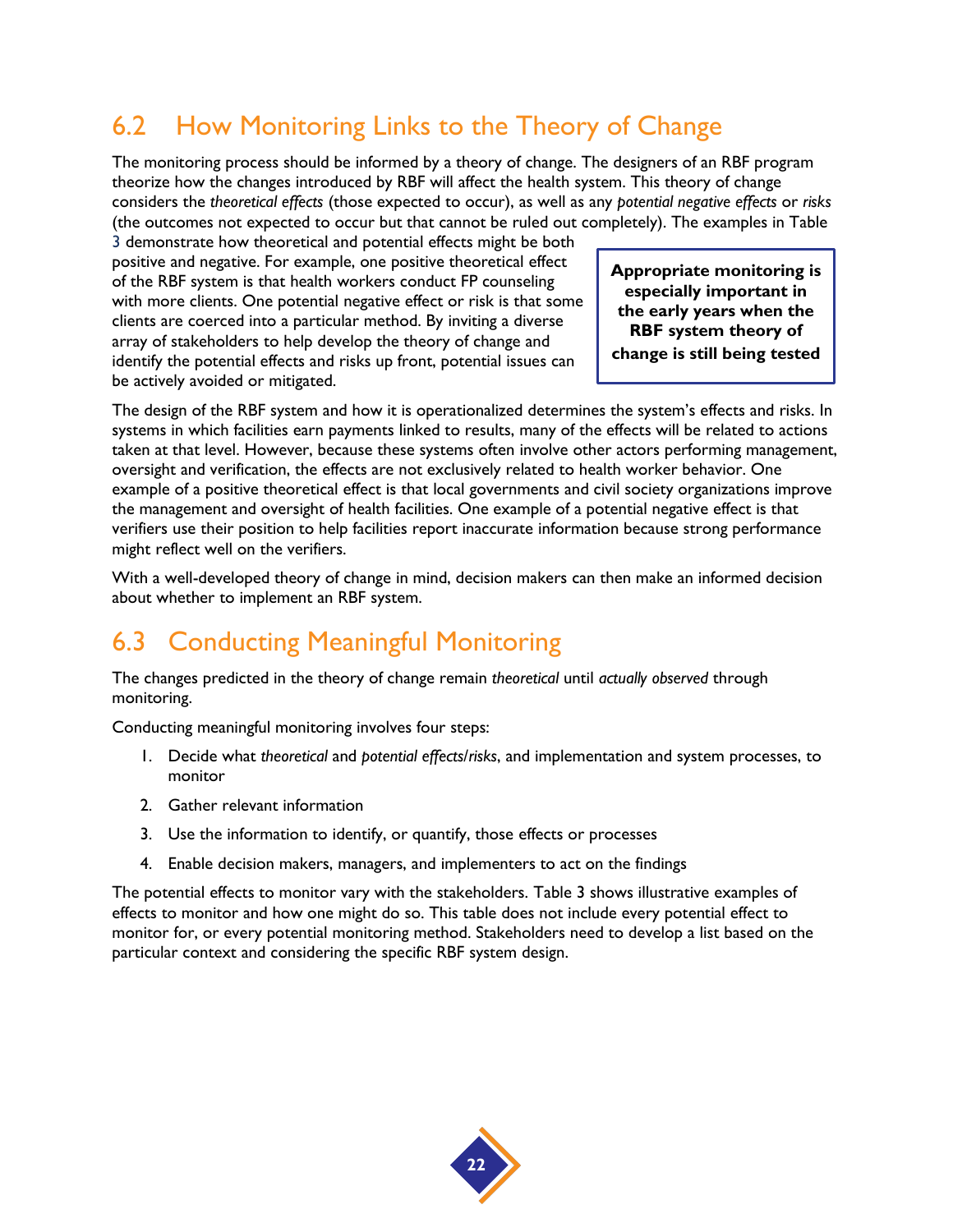<span id="page-28-0"></span>

| Theoretical/potential effect identified in<br>the theory of change                                                                                                                                                                                        | <b>Illustrative monitoring technique for that</b><br>effect                                      |
|-----------------------------------------------------------------------------------------------------------------------------------------------------------------------------------------------------------------------------------------------------------|--------------------------------------------------------------------------------------------------|
| More clients receive FP counseling                                                                                                                                                                                                                        | Review health management information system<br>database and/or survey data                       |
| FP method mix increased                                                                                                                                                                                                                                   | Review facility inventory management system<br>data                                              |
| More clients initiate and continue a FP method                                                                                                                                                                                                            | Review FP registers or health management<br>information system database                          |
| Clients experience FP method selection as<br>voluntary and informed (or involuntary and<br>uninformed)                                                                                                                                                    | Review Method Information Index results or<br>other confidential client feedback mechanism       |
| Non-incentivized services have been de-<br>prioritized by staff (potential unintended effect)                                                                                                                                                             | Review health management information system<br>database and/or survey of health staff or clients |
| Performance-based payments are distributed<br>accurately and timely (or there are delays)                                                                                                                                                                 | Review financial accounting systems                                                              |
| Health workers' behavior changed (positively or<br>negatively)                                                                                                                                                                                            | Review feedback from staff, facility records or<br>client surveys                                |
| Facilities are following guidelines for reinvesting<br>RBF earnings in infrastructure, equipment,<br>outreach, commodities, or supplies at the facility<br>to improve quality (or they don't fully understand<br>guidelines or use funds inappropriately) | Review data from quality assessments of facilities                                               |
| Verified data are accurate (or data discrepancies<br>are identified)                                                                                                                                                                                      | Compare verified data and with data from an<br>independent source (e.g. counter verification)    |

#### **Table 3: Illustrative examples of theoretical and potential effects of an RBF system**

Monitoring may require gathering and use of multiple data or information sources. Each additional source of data or information adds to the complexity in the monitoring process. Therefore, it is important to develop a monitoring plan during the RBF design phase and determine the resource needs for its implementation. It may only be necessary to prioritize a few key effects for monitoring, or alternatively, it may be possible to assign monitoring activities to multiple stakeholders. For example, an NGO already operating a FP hotline in the country may agree to collect additional information from callers to help monitor voluntarism and informed choice from RBF and non-RBF regions, while other entities can conduct separate monitoring activities. If monitoring responsibilities fall to multiple entities, it is helpful to have clear expectations about how often and with whom findings will be shared. The more robust the monitoring activity, the more informative it can be. But there is a trade-off between robustness and sustainability.

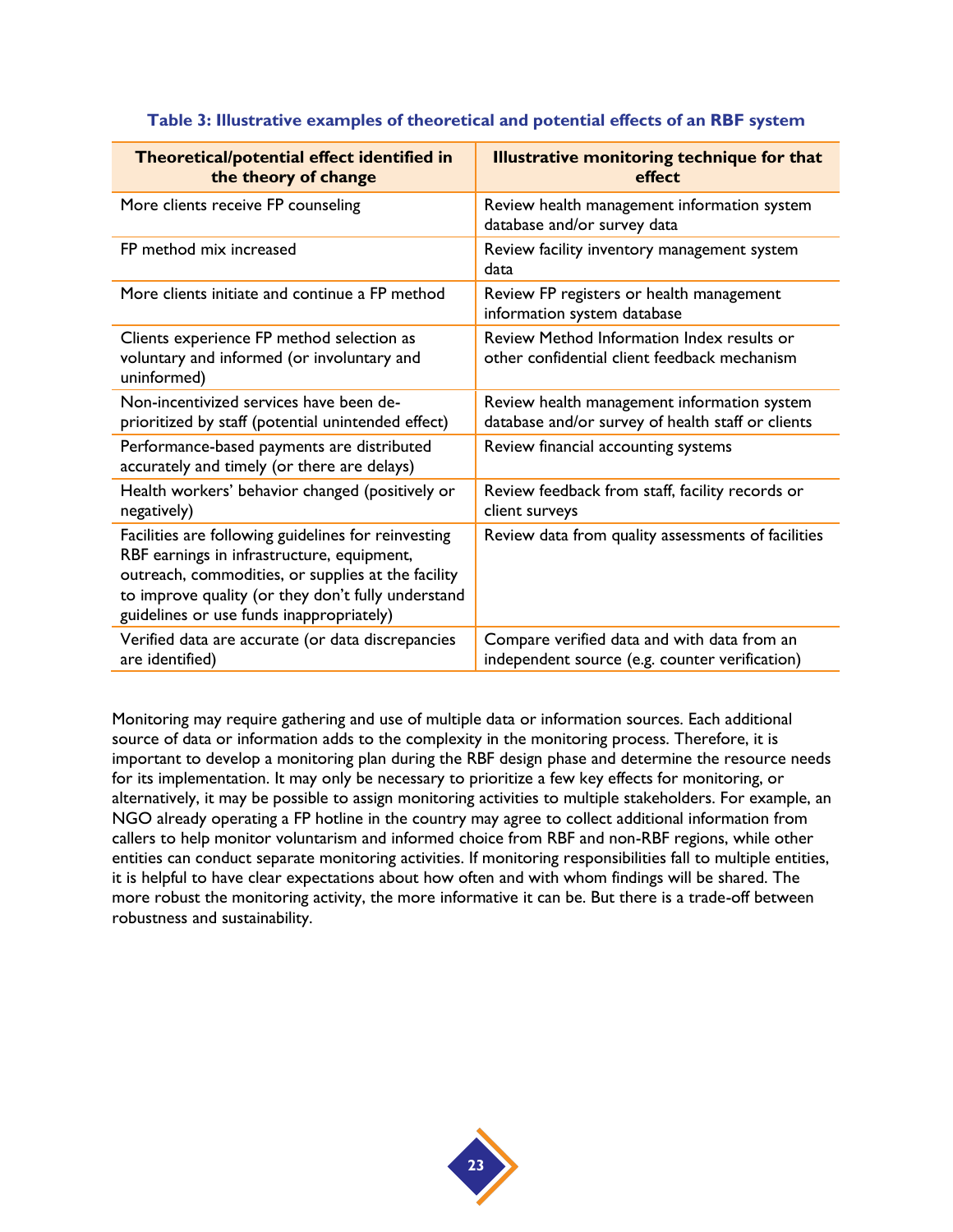#### **Box 3: The role of monitoring in supporting voluntarism and informed choice**

Within any output-based FP payment system is the potential that the system produces *too strong* an incentive for a provider to increase uptake of one or more FP methods among his or her clients. If the financial incentive is too strong it could, in theory, dissuade a provider from respecting voluntarism and informed choice.

The two major ways to address this concern are to **design** the system in a way that minimizes this risk and to conduct robust **monitoring** that would quickly identify any adverse effects on voluntarism and informed choice so that action can be taken.

Monitoring for signs of coercive practices and practices that compromise voluntarism is challenging in any setting due to the imperative to respect individuals' privacy. One method may be to set up a hotline or mobile reporting system that enables individuals to voluntarily and anonymously provide tips to a third party in a safe and secure way. Another method may be to request information from people in the community who are likely to hear about cases of coercion, such as teachers or role models (in a way that assures client privacy).

*For USAID-supported FP programs, monitoring around the voluntarism and informed choice requirements is expected to be regular and ongoing.*

### 6.4 What Is Verification and Why Is It Important?

Verification is an activity during which interested stakeholders – usually coordinated by the system administrators – check the accuracy of the quantitative data reported by the intended payment recipients. In the PBF Toolkit published by the World Bank in 2014, Fritsche et al. also categorize quality assessments as verification but advise that different actors conduct each (Fritsche et al. 2014). The

**Verification assures credibility of the RBF system and accuracy of FP indicators**

PBF Toolkit advises that PBF quantity verification be conducted by the purchasing agency (system administrators), whereby the quality assessment is usually delegated to the regulator (such as a district health team). However, potential conflicts of interest should be considered. For example, if district health teams are rewarded for the aggregate performance of the facilities they supervise they would not be unbiased verifiers of facility data.

FP indicators reported by payment recipients may be inaccurate due to unintentional mistakes or intentional misleading. Verification provides an opportunity to correct mistakes in the reported data as well as to deter fraud. Similar to monitoring, investments must be made to design, develop, and implement verification. When budgeting and staffing any system that pays for outputs or outcomes, the costs of and staffing for proper verification should be included.

Verification is also critical in an RBF system because it assures that the system is credible. Credibility and trust are pillars of an RBF system. In their technical report on verification in performance-based incentive schemes, Ergo and Paina explain how "the different stakeholders need to trust that the performance that is being reported and rewarded is real. This credibility needs to be safeguarded at all times. If stakeholders start doubting the validity of the performance data, the whole scheme is in danger." Verification builds trust among l payment recipients that their peers are playing by the rules. It also assures the funding agency that funds are being distributed appropriately.

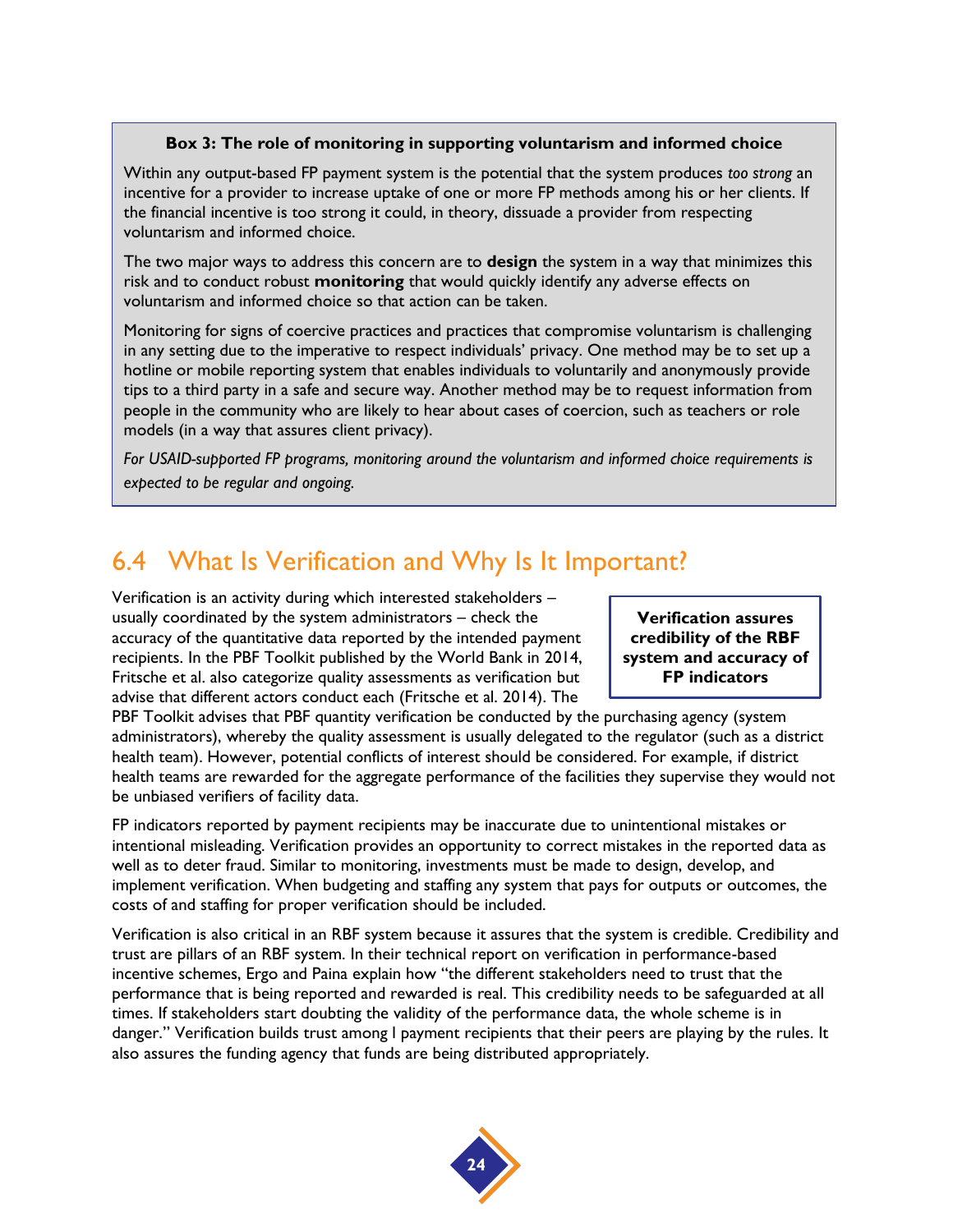Finally, the verification activity can be an opportunity for providing feedback to RBF payment recipients on quality of FP services provided and readiness to provide quality FP services. As discussed in Section 4, many countries have opted to incorporate FP quality indicators as part of the RBF system. A quality assessment can be conducted during the verification visit and the resulting quality score can be incorporated in the payment formula to motivate the facility to continue to invest in realizing improvements.

There are many ways to design verification in an RBF system. Verification activities vary within or across RBF systems in the following ways:

- *When* to do verification (before or after payments made)
- *How frequently* to do verification (examples: with every payment; routinely but less frequently than every payment; at random times)
- *On whom* to do verification (verify every payment recipient, or verify a random selection of payment recipients)
- *Who* does verification (examples: peers of the payment recipient; health system managers; civil society organization; contracted firms)
- *What* to verify
- *Consequences* when inaccuracies are identified

#### **Box 4: Three key lessons on verification**

Ergo and Paina (2012) identified the following lessons in their study of the six PBI schemes:

- Although verification is set up to catch and deter fraud and that fraud does exist, inconsistencies in data – especially in the beginning – tend to be due more to poor data entry and lack of local capacity to fulfill the requirements of the system. Therefore, the first few rounds of verification can be expected to be less about fraud and more about identifying the weaknesses of PBI implementation – such as unclear indicator definitions, wrongly classified cases, incorrect use of data collection tools – and fine-tuning the PBI instruments, as well as ensuring that participants fully understand the new system.
- Verification can be carried out in many different ways, but it was generally agreed that stakeholder engagement in verification is important - whether through mixed verification or through peer review. The role of the community, however, was often debated. Engaging communities in order to ensure the veracity of the data and to strengthen community engagement can come at the price of some independence and rigor.
- The degree of rigor of verification can vary considerably, both across PBI schemes and over time within a given scheme. Pilots usually place significant emphasis on high levels of credibility and rigor. As verification schemes evolve and move to scale, verification designers have to master the art of maintaining a good balance between affordable costs and adequate degrees of independence, integration, and rigor, so as to ensure sufficient levels of credibility without compromising long-term sustainability.

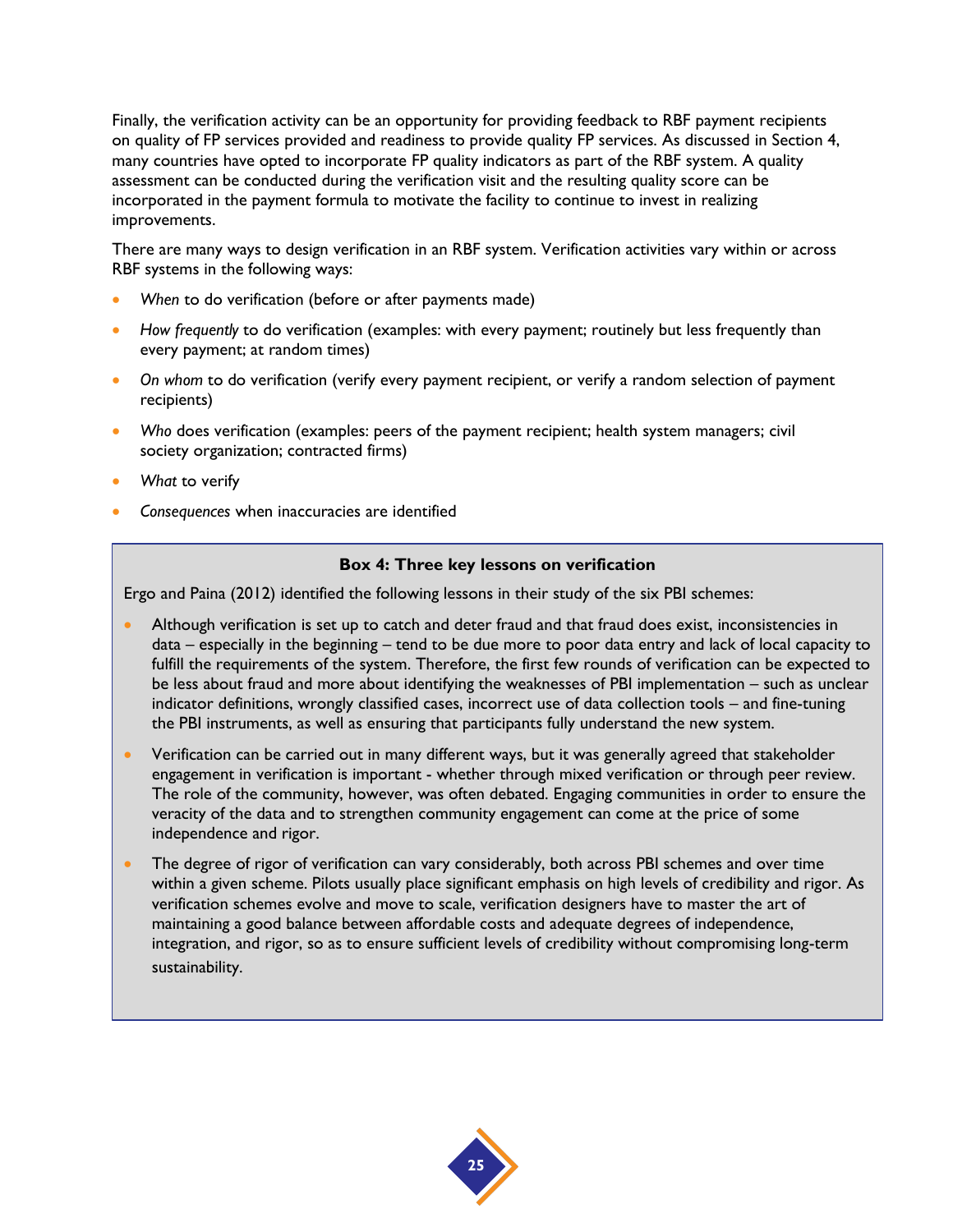The design of the verification, and its implementation, may vary in different contexts. For example, verification within an RBF system may need to be more robust in contexts where the RBF payments represent a large proportion of health workers' overall pay, or when the RBF system is introduced into a health system that lacks other quality controls on data reporting. Consequences of data inaccuracies found during verification may need to change over time. Certain problems found through verification may evoke stricter consequences than others. For example, *over-reporting* of services may evoke stricter consequences than *under-reporting* services.

How and what to verify depends on the indicator itself. An indicator related to stock of FP commodities at the facility may require verifiers to count the facility's current stock at the time of the visit (including reviewing expiration dates). In countries with reliable logistics management information systems, review of electronic data may suffice. For an indicator of total number of clients that received FP counseling at the facility during the performance period, verification may involve reviewing patient-level entries in the registers to ensure the number of entries matches the reported total. An FP indicator of total number of FP outreach services provided by a community health worker in the performance period may be verified by reviewing the worker's daily notebook. Some countries implementing RBF systems have gone further than reviewing patient registers and include patient tracing to ensure that data in register books are accurate (see section 6.5 below for more discussion on this method).

## 6.5 Common Challenges and Solutions for Monitoring and Verification

Despite the fact that monitoring and verification have distinct objectives, in many RBF systems they tend to share resources (staff, funding, and attention) because they both deal with data. Because verification must happen on a pre-determined schedule in order to pay RBF recipients, there is a risk that verification might monopolize these shared resources leaving few resources for much needed monitoring. Routine monitoring is important for identifying elements of the system that might impact on voluntarism, informed choice, accountability, and quality because these effects may not be measured through verification.

One way to avoid this situation is to clearly separate the resources. Some people should be devoted to overseeing the operations of verification, while others should be devoted to reviewing data to monitor system processes, effects, and outcomes. It should be made transparent to all stakeholders what will be verified, what will be monitored, who will do each of these activities, and how. Once these activities are defined, financial and human resources should be devoted to carrying them out.

There is a trade-off between robustness of monitoring and verification, and cost. Monitoring for voluntarism and informed choice can potentially done in a relatively cost-efficient manner using centralized mechanisms such as hotlines or mobile reporting, but even those systems require financial investment to operate them and communication to ensure intended beneficiaries are aware of them. Monitoring the RBF system for adherence to rights-based principles may be costly if the method requires a representative household survey. In some countries with weak facility-based data systems and unreliable reporting accuracy, verification of FP indicators might require more cost-intensive verification activities such as in-person visits, direct review of patient registers or patient tracing. Many RBF systems start as donor-financed with medium-term plans to transition to domestic financing. While administration is a large cost driver, funders should recognize that RBF is working to enhance the effectiveness of the health system in multiple ways and investments in strengthening monitoring and verification systems have benefits for the entire health system.

In many RBF systems, administrators verify data from every health facility before payments are made to health facilities, which is a costly effort. This means that verification teams travel to every participating

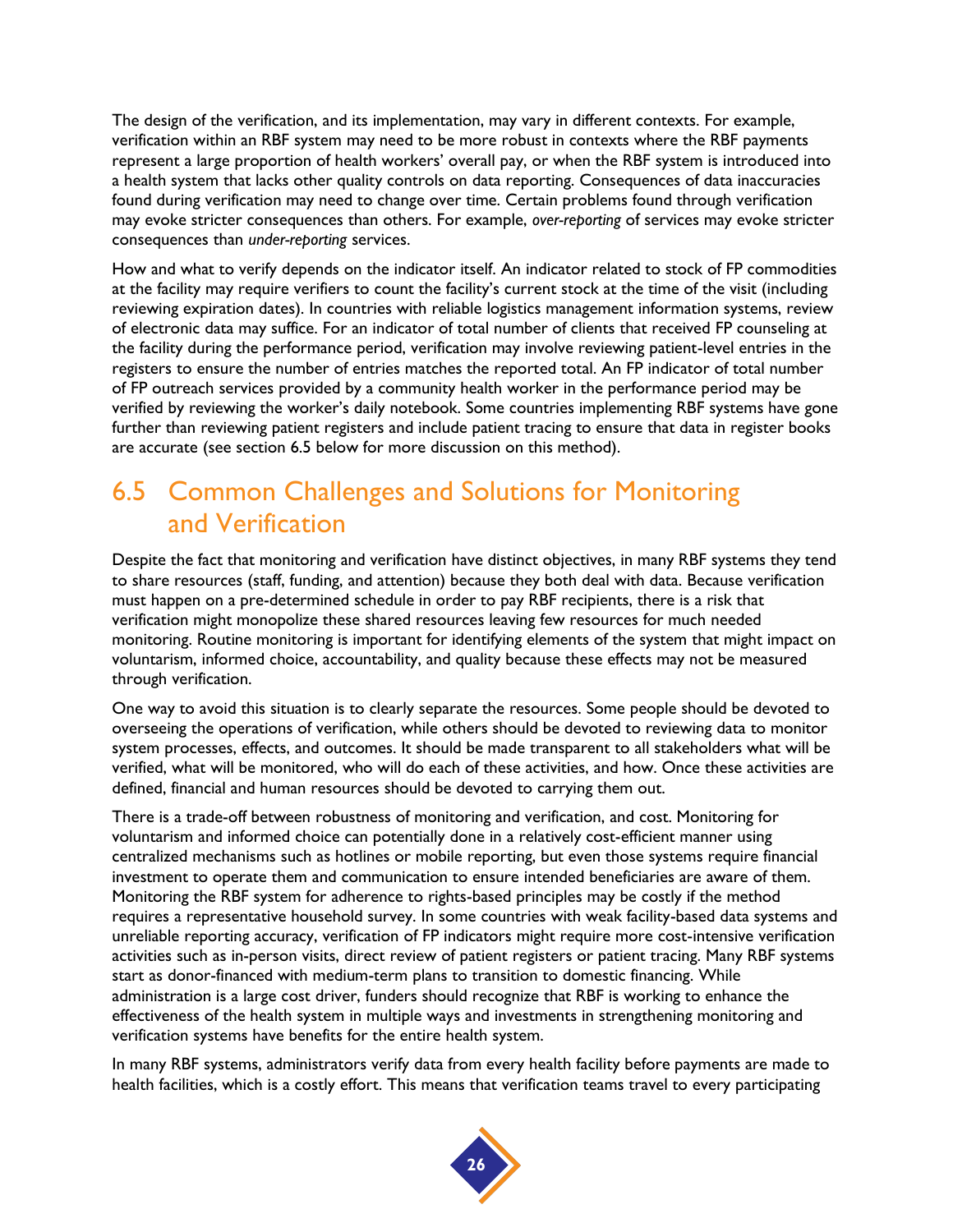facility every payment cycle (often quarterly). The intensity of such verification may be necessary in cases where supportive supervision and data reporting on quality assurance systems are dysfunctional. RBF verification has provided the means for district managers to routinely visit facilities in their district, and the means to assure quality of data reported by facilities. In those cases, RBF verification is not a function simply for the new payment system; it is strengthening a formerly dysfunctional process of the existing health system. In their toolkit, Fritsche et al. (2014) acknowledge that these functions "can be seen as the equivalent of a systemic data-quality audit on all data elements." In these cases, RBF verification has greater significance than its name implies. It may have spillover effects for the rest of the health system that should be acknowledged when a funder considers its price tag.

However, sustainability of an intensive monitoring and verification system deserves consideration. Inherent in FP rights-based principles is the goal of sustaining long-term availability of counseling, commodities, and services for both new and continuing FP users. An expensive system will be more difficult for national governments to take over and may introduce economic distortions. Monitors and verifiers often receive per diem payments and transportation subsidies to conduct monitoring and verification activities. This influx of funding to keep RBF running can create a dependence on these additional payments by those who receive them, and create vested interests in maintaining intensive processes in the long-term. The government and financing agencies need to consider the downstream effects of these activities so that it does not introduce unacceptable distortions that will be difficult to roll-back later. One way to mitigate these challenges is to develop a medium-term plan for monitoring and verification activities.

One option for reducing verification costs builds on the experience of financial auditing systems that use various strategies that reduce risks of errors and fraud to an acceptable level. For example, auditing organizations use simple algorithms to identify outliers in the reported data. The auditors then audit the organizations that reported the outliers more intensively. Alternatively, the auditors could conduct more intensive audits on a random sample of reporting organizations. These financial auditing designs could be applied to verification in an RBF system. By reducing the numbers of sites verified in each cycle, costs would be reduced.

Monitoring, on the other hand, is necessary in any context because it is important to monitor the ripple effects of a new system and test the theory of change. As the system matures and the intended and unintended outcomes become better understood, the intensity of monitoring can decrease.

In many RBF systems, both verification and monitoring activities involve verifiers or monitors reviewing patient-level data, which poses a risk to protecting patient privacy. Additionally, many systems go a step further to do "client-tracing" – that is, selecting a few clients recorded in facilities' registers to confirm they received the recorded service. Patient rights advocates have raised concerns about some of these practices and have recommended ways to improve these practices (Rajkotia 2018). An individual's decision to use FP, or their choice of FP method, is personal health information. Protecting an individual's privacy should be a consideration when designing monitoring and verification activities.

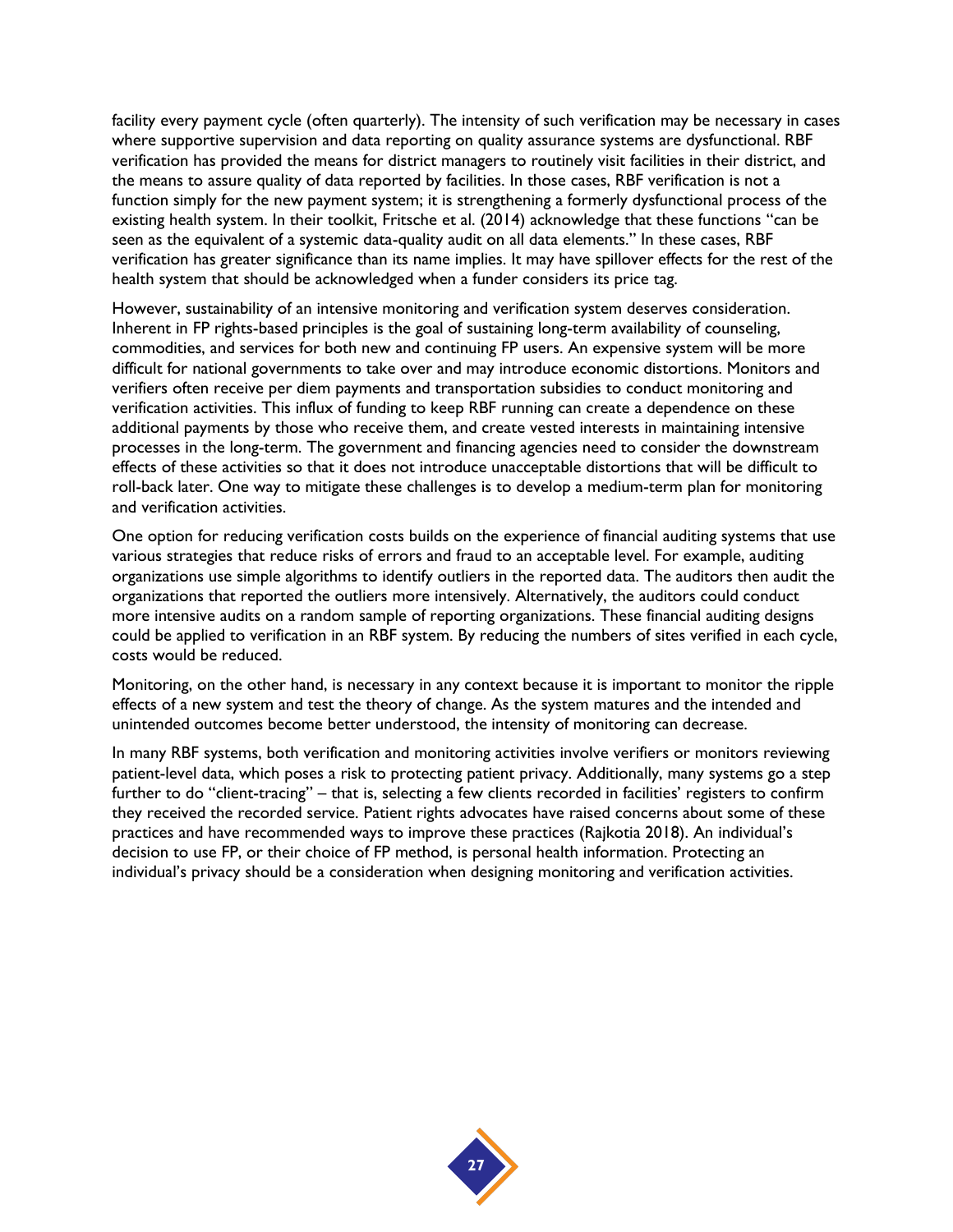## 7. INNOVATIONS AND CONSIDERATIONS FOR THE FUTURE

Governments are increasingly adopting various forms of strategic purchasing to obtain more value for their health funds. FP services that are grounded in respecting the needs of clients must be part of any package of services that are purchased and must be provided in a way that assures voluntarism, informed choice, quality, and accountability. Systems to keep track of delivered services and to submit claims to the payer will be needed and systems of checks and balances to check the veracity of claims and to monitor whether systems are achieving what is intended without negative effects will be required. These systemic changes will be needed for RBF or for any model of strategic purchasing. The challenge is to determine systems that are cost effective to manage and implement and can be eventually funded with domestic resources as countries make progress on the path toward self-reliance.

Because strategic purchasing systems such as RBF interact with and rely on many aspects of health systems, assuring that FP is included in a way that respects and protects voluntarism, informed choice, quality, and accountability needs to be driven by leadership and policy and to be reflected in operational documents and processes. While review of operational documents of PBF programs did not identify voluntarism as a priority, this does not mean that voluntarism is not emphasized through policy and other guidance provided by ministries of health to service providers. When designing and assessing strategic purchasing systems such as RBF for adherence to rights-based principles, people should consider how policies, regulations, clinical guidance, and operational manuals work in concert to assure rights.

There is scope for increasing understanding and appreciation of the importance of voluntarism and informed choice among health financing and system strengthening experts. For example, in a September 2017 meeting that brought FP experts together with PBF experts to consider how to revise PBF systems to support quality FP services, it became clear that the concept of a rights-approach was unfamiliar to PBF experts (PBF and Family Planning Working Group 2018).

There is also an opportunity to strengthen the focus on informed choice in PBF systems as a measure of the quality of FP counseling, in addition to structural and process measures that are typically included in PBF system checklists. FP2020 promotes the use of the Method Information Index (MII), a short questionnaire delivered to FP clients after FP counseling to measure informed choice. The MII is composed of the following three questions that assess the effectiveness of counseling: 1) Were you informed about other methods? 2) Were you informed about side effects? 3) Were you told what to do if you experienced side effects? (Measure Evaluation 2018).

RBF systems generate high-quality service-level data that can be used wisely to bolster the effectiveness of the country's routine supervision and management system and improve the country's adherence to rights-based principles. District-level managers, for example, may review service-provision indicators or quality assessment data from facilities in their district to more efficiently identify facilities that could benefit from additional resources, training or supportive supervision, and pinpoint the specific clinical areas requiring attention.

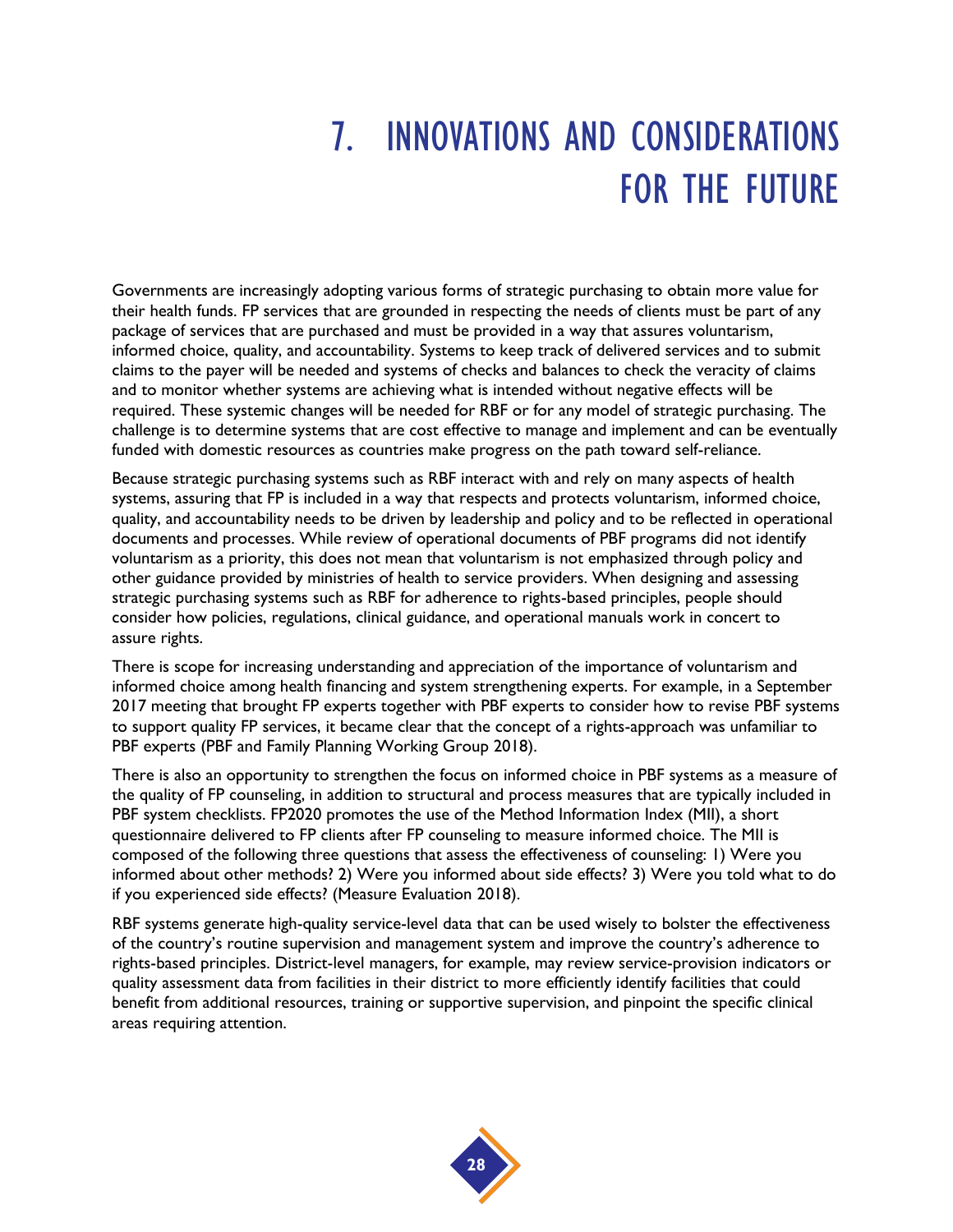In addition to rewarding providers for doing what they know, RBF has the potential to reward acquisition of knowledge. Rewarding clinical knowledge has the potential to encourage providers to be up-to-date on new technologies and practice guidelines. The World Bank has been testing the use of clinical vignettes in Cambodia and Democratic Republic of Congo as a measure of provider knowledge of appropriate counseling for different age groups, client examination, and provision of methods. Individual health providers are randomly selected from a facility and asked to complete a vignette (Gyuri Fritsche, conversation with author, April 2018). The score the individual achieves is used to modify the payment the entire facility receives, which provides incentives for health workers to pressure colleagues to know guidelines and to therefore be up to date on knowledge and clinical practices.

Privacy can only be assured in an RBF scheme by carefully designing verification and monitoring activities with patient privacy in mind. The sensitivity of FP, therefore, warrants careful handling of private health information from FP clients. Consulting with or co-designing verification and monitoring with patient organizations is one strategy for assuring that these activities do not conflict with social norms, law or regulations in the country. Allowing voluntary or anonymous client feedback through a hotline, for example, or surveying a wide range people in the community to avoid targeting the specific patients you are seeking, are methods to be considered. Drawing lessons from verification of services to HIV patients that questions all households in a geographic area is another.

FP services can and must be included in strategic purchasing systems in ways that assure voluntarism, informed choice, quality, and accountability. Countries are increasingly utilizing strategic purchasing tools, including RBF, to obtain more value for their health money and failure to include FP may result in its neglect. Thoughtful design that anticipates reactions in health systems and potential impact on voluntary FP, combined with ongoing monitoring to identify potential unintended effects, can steer countries toward systems that achieve multiple health system goals that lead them on the path toward self-reliance.

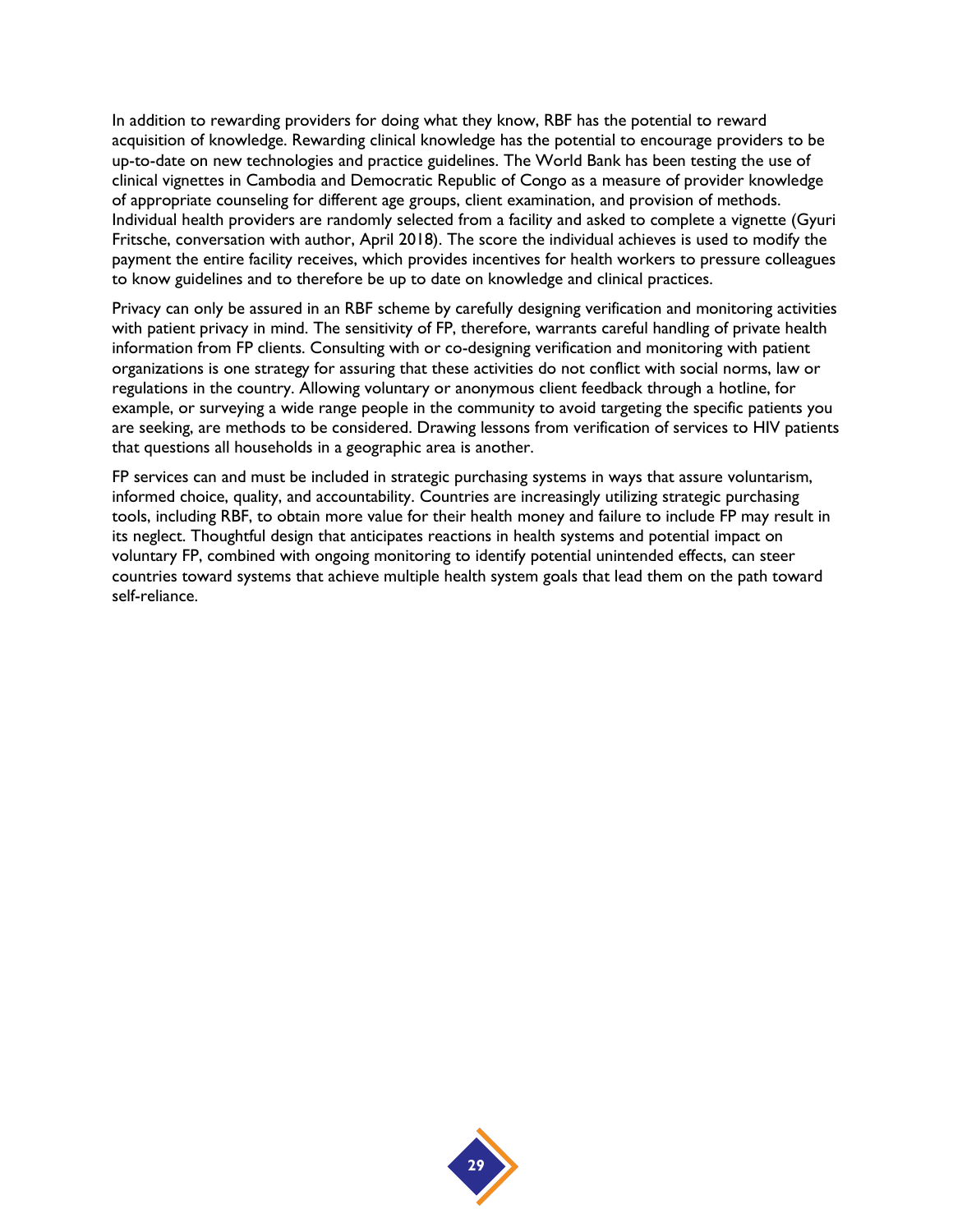## **REFERENCES**

- Akachi Y, Kruk, ME. 2017. "Quality of care: measuring a neglected driver of improved health." *Bulletin of World Health Organization* 95, no. 6 (2017): 465-472.
- Boydell, V., Cole, M., Bellows, B., & Hardee, K. *Mapping the Extent to Which Results-Based Financing Programs Reflect a Right-Based Approach and Implications for Family Planning Services: A review of indicators*. (2018) Population Council: Washington D.C.
- Bruce, J. 1990. "Fundamental elements of the quality of care: A simple framework." *Studies in Family Planning,* 21(2) (1990): 61–91.
- Cleland, J. and Mauldin, W.P. "The promotion of family planning by financial payments: the case of Bangladesh." *Studies in Family Planning* 22 (1991): 1-18.
- Cole, M., Boydell, V., Bellows, B., and Hardee, K. *Mapping the Extent to Which Results-Based Financing Programs Reflect Quality, Informed Choice and Voluntarism and Implications for Family Planning Services: A review of RBF operational manuals. (2018)* Population Council: Washington D.C.
- Donabedian, A. "Evaluating the quality of medical care." *The Milbank Memorial Fund Quarterly* 44 (1966): 166–206.
- Donabedian A. "The quality of care. How can it be assessed?" *JAMA* 260 (1988): p1743–8.
- Eichler, R., Auxila, P., Antoine, U. and Desmangles, B. 2009. "Haiti: Going to Scale with a Performance Incentive Model." *Eichler R, Levine R; the Performance-based Incentives Working Group. Performance incentives for global health: potential and pitfalls. Washington, DC: Center for Global Development* (2009): 165-88.
- Eichler, R. and Levine, R. *Performance Incentives for Global Health: Potential and Pitfalls*. Center for Global Development: Brookings Institution Press. 2009.
- Eichler, R., Nelson, J., Iriarte, E., Gigli, S., Zúñiga Brenes, P., & Ríos-Zertuche, D. *The Initial Prize in the Salud Mesoamerica Initiative Results-Based Aid Initiative*. Inter-American Development Bank, 2017.
- Eichler, R., Seligman, B., Beith, A. and Wright, J. 2010. *Performance-based Incentives in Family Planning: Lessons for Developing Countries.* Bethesda, MD: Health Systems 20/20 project, Abt Associates.
- Eichler, R. and Susna De. *Paying for Performance in Health: A Guide for Developing the Blueprint*. Health Systems 20/20 project, Abt Associates, 2011.
- EngenderHealth. 2002. *Contraceptive Sterilization: Global Issues and Trends*. EngenderHealth, 2002.
- Ergo, A. and Ligia, P. *Verification in Performance-Based Incentive Schemes*. Health Systems 20/20, Abt Associates, 2012.
- Fritsche, G. B., Soeters, R. and Meesen, B. *Performance-Based Financing Toolkit.* World Bank, 2014.
- Gruskin S., Ferguson, L., Kumar, S., Nicholson, A., Ali, M., Khosla, R. 2017. "A novel methodology for strengthening human rights based monitoring in public health: Family planning indicators as an illustrative example." *PloS one* 12, no. 12 (2017): e0186330.

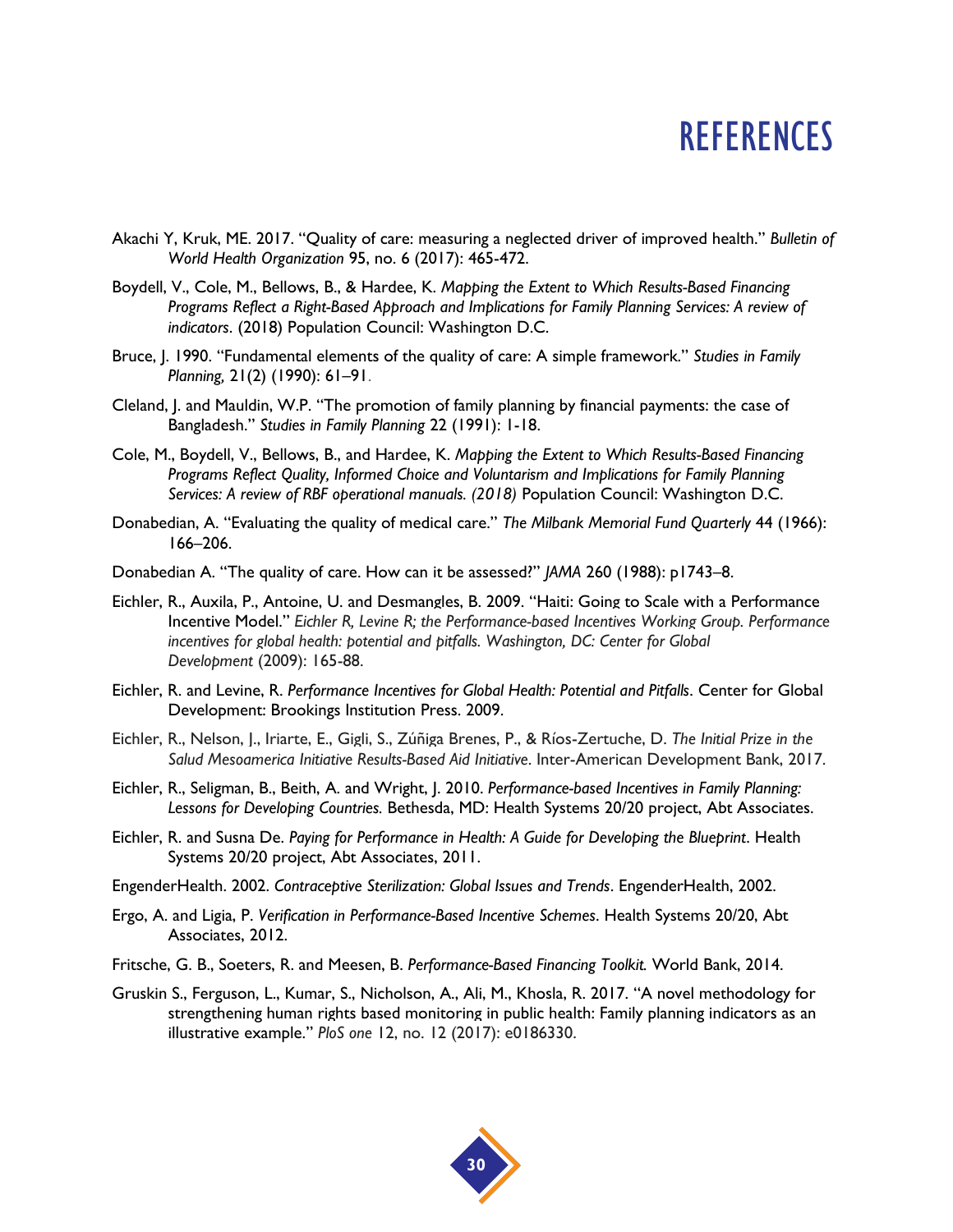- Hardee, K., Kumar, J., Newman, K., Bakamjian, L., Harris, S., Rodríguez, M., & Brown, W. "Voluntary, human rights–based family planning: A conceptual framework." *Studies in family planning* 45, no. 1 (2014): 1-18.
- Hardee, K., K. Newman, L. Bakamijian, J. Kumar, S. Harris, M. Rodriguez, and K. Wilson. "Voluntary Family Planning Programs that Respect, Protect, and Fulfill Human Rights: A Conceptual Framework." Futures Group, 2013.
- Hartmann, B. *Reproductive Rights and Wrongs: The Global Politics of Population Control. South End Press,* 1995.
- Holt, K., Caglia, J. M., Peca, E., Sherry, J. M., & Langer, A. "A call for collaboration on respectful, personcentered health care in family planning and maternal health." *Reproductive health* 14, no. 1 (2017): 20.
- Koenig, M. A., Hossain, M. B., & Whittaker, M. "The influence of quality of care upon contraceptive use in rural Bangladesh." *Studies in family planning* (1997): 278-289.
- Leisher, S. H., Sprockett, A., Longfield, K., & Montagu, D. "Quality measurement in family planning: Past present future: Papers from the Bellagio Meeting on Family Planning Quality October 2015." (2016).
- Maeda, A., Araujo, E., Cashin, C., Harris, J., Ikegami, N., & Reich, M. R. *Universal health coverage for inclusive and sustainable development: a synthesis of 11 country case studies*. The World Bank, 2014.
- "Method information index." Measure Evaluation, assessed 18 July 2018, https://www.measureevaluation.org/prh/rh\_indicators/family-planning/method-choice/methodinformation-index
- Measure Evaluation. *Results-Based Financing Indicator Compendium for RMNCAH Initiatives*. Measure Evaluation, 2018. https://www.measureevaluation.org/rbf. Accessed August 22, 2018.
- "Mission." RBFHealth, accessed 26 April 2018, https://www.rbfhealth.org/mission.
- Mokdad, A. et al. "Supply-side interventions to improve health: Findings from the Salud Mesoamérica Initiative." *PloS one* 13, no. 4 (2018): e0195292.
- Mroz, T.A, Bollen, K.A; Speizer, I.S and Mancini, D.J. "Quality, Accessibility, and Contraceptive Use in Rural Tanzania". *[Demography.](https://link.springer.com/journal/13524)* 36, no.1 (1999): 23–40.
- Musgrove, P. "Financial and Other Rewards for Good Performance or Results: A Guided Tour of Concepts and Terms and a Short Glossary." Washington, DC: World Bank (2011): 12.
- Pariani, S., Heer, D. M., & Van Arsdol, M. D. "Does Choice Make a Difference to Contraceptive Use? Evidence From East Java." Studies in Family Planning. 22, no. 6 (1991): 384-390.
- PBF and Family Planning Working Group. *Updating Family Planning Indicators for Quality of Care Measurement in Performance Based Financing Programs*. 2018.
- Rajkotia, Yogesh. "International Development Doesn't Care About Patient Privacy." Standford, CA: Stanford Social Innovation Review (2018).
- RamaRao, S. and Jain, A. K. 2015. "Aligning goals, intents, and performance indicators in family planning service delivery." *Studies in family planning* 46, no. 1 (2015): 97-104
- Regalia, F., Eichler, R., Gigli, S., Cleason, M., Tapia Conyer, R., Gavilanes Hernandez, F.J., Kress, D., Wong, E., Mujica, R., Betancourt Cravioto, M. and Matilla, C., *Not Your Cookie-cutter Results-based*

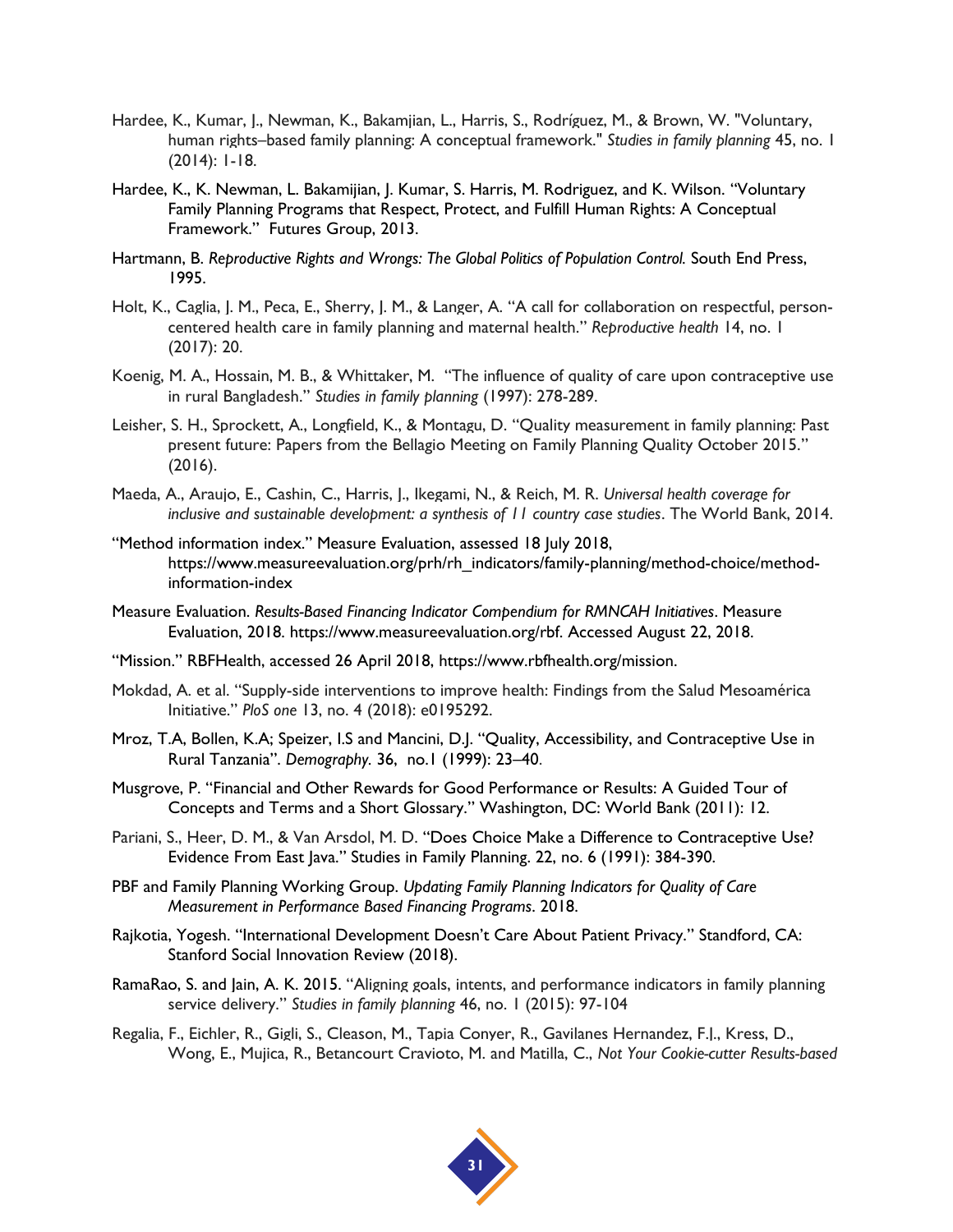*Aid Initiative: Salud Mesoamerica Initiative's experience improving health for the poorest in Mesoamerica*. Inter-American Development Bank, 2017

- Rudaswingwa, M., Soeters, R. and Basenya, O. 2017. "The Effect of Performance Based Financing on Maternal Healthcare Use in Burundi: a Two Wave Pooled Cross-Sectional Analysis". *Global Health Action* 10(1) (2017): 1327241.
- Sprockett, A. "Review of quality assessment tools for family planning programmes in low-and middleincome countries." *Health policy and planning* 32, no. 2 (2016): 292-302.
- Sudhinaraset, M., Afulani, P., Diamond-Smith, N., Bhattacharyya, S., Donnay, F., & Montagu, D. "Advancing a conceptual model to improve maternal health quality: The Person-Centered Care Framework for Reproductive Health Equity." *Gates open research* 1 (2017).
- Tangcharoensathien, V., Limwattananon, S., Patcharanarumol, W., Thammatacharee, J., Jongudomsuk, P., & Sirilak, S. 2014. "Achieving universal health coverage goals in Thailand: the vital role of strategic purchasing." *Health policy and planning* 30, no. 9 (2014): 1152-1161.
- TRAction Project. 2016. "Multi-Country Performance Based Incentives Quality Checklist Database." University Research Co., LLC: Chevy Chase, MD. Available at: http://www.tractionproject.org/resources/results-based-management-performance-basedincentives-quality-care/multi-country
- TRAction Project. *Quality of Care in Performance Based Incentives Programs: Senegal Case Study*. University Research Co., LLC, 2016.
- USAID. 1982. "PD-3: USAID Policy Guidelines on Voluntary Sterilization." Available at: https://www.usaid.gov/sites/default/files/documents/1864/pd3\_annex.pdf
- USAID. 1999. "Requirements for Voluntary Family Planning Projects, the Tiahrt Amendment 1999 Foreign Operations Appropriations Act." Available at: https://www.usaid.gov/sites/default/files/documents/1864/fy99lang.pdf
- Warwick, Donald. "Bitter Pills: Population Policies and Their Implementation in Eight Countries." (1982).
- World Health Organization. 2016. "Global Health Expenditure Database: Indicators and data." Available at: http://apps.who.int/nha/database/Select/Indicators/en/ [Accessed 15 Nov 2017]
- World Health Organization. 2017. *Monitoring Human Rights in Contraceptive Services and Programmes*. Geneva: World Health Organization; Available at: http://www.who.int/reproductivehealth/publications/contraceptive-services-monitoring-hr/en.
- World Health Organization. N.d. "Health Financing for Universal Coverage." Available at: http://www.who.int/health\_financing/topics/purchasing/passive-to-strategic-purchasing/en/ [Accessed 17 Aug 2018]
- Wright K, Hardee K. Proposed Indicators to Measure Adherence to and Effects of Rights-Based Family Planning RESOURCE GUIDE. Population Council, 2015